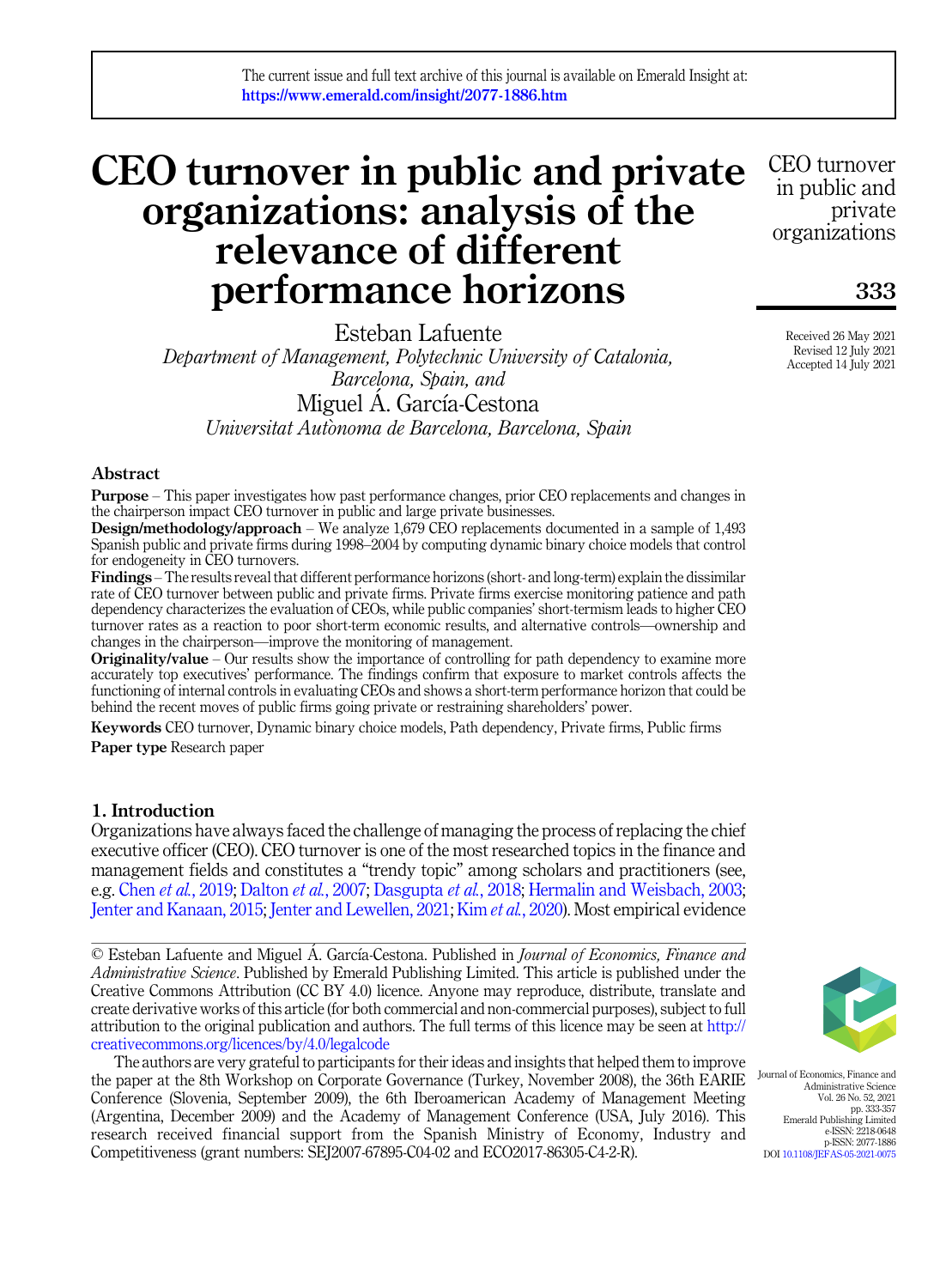comes from the study of public firms. But, how different is the CEO turnover-performance sensitivity in private businesses compared to public firms?

High-profile corporate scandals—e.g. Enron, WorldCom or Lehman Brothers—fuelled the debate over what governance structures provide incentives to directors to effectively monitor the CEO's management. But, the debate is open and the governance of privately held businesses has increasingly drawn scholarly attention (Coles et al.[, 2003](#page-21-3); Gao et al.[, 2017;](#page-21-4) [He](#page-21-5) [and Sommer, 2011](#page-21-5)). Problems derived from poor oversight of management and self-serving practices by CEOs are not the exclusive domain of public firms, and some recent cases (e.g. Arthur Andersen or FIFA) give ammunition to the argument that the study of CEO turnover in private organizations is also needed.

The analysis of how past performance changes triggers CEO turnover in public and large private firms is the focus of this study. By examining the effect of different performance horizons—i.e. short- and long-term performance changes—on CEO turnover in publicly traded and privately-owned businesses, we seek to address the following research question: are CEO turnover in publicly traded companies different from privately-owned ones? In our approach, CEO turnover is modeled as a dynamic process in which the effects of past performance changes matter, but also past CEO turnover and changes in the chairperson play important roles [\[1\]](#page-20-0).

Literature rooted in finance and corporate governance has mostly adopted agency theory postulates to analyze CEO turnovers (e.g. [Adams](#page-20-1) et al., 2010; [Dalton](#page-21-1) et al., 2007; [Jenter and](#page-22-2) [Lewellen, 2021\)](#page-22-2). The CEO-board dynamics are important and have started to be more analyzed recently with longer panel data ([Graham](#page-21-6) et al., 2020). There is important evidence consistent with the idea that CEOs are monitored less intensely and gain power over their tenures, especially conditional on a strong performance. To explore further these issues of successful CEOs being more protected and to see if long tenure affects a firm's value, we start examining CEO replacement conditional on performance. Traditionally, existing studies emphasize that boards learn the quality of their CEOs from past performance records and that, in conjunction with other mechanisms, CEO turnover follows poor performance (see, e.g. [Dasgupta](#page-21-2) et al., 2018; Chen et al.[, 2019](#page-21-0); Denis et al.[, 1997](#page-21-7); [Finkelstein](#page-21-8) et al., 2009; [Huson](#page-22-4) et al., [2001;](#page-22-4) [Graham](#page-21-6) et al., 2020, [Jenter and Lewellen, 2021](#page-22-2)). Nevertheless, and although private businesses represent the overwhelming majority of firms in the economy, existing work on the negative relationship between performance and CEO turnover has mostly focused on public firms.

But, can we expect a different CEO turnover-poor performance pattern in private vis-a-vis public businesses? In our approach to CEO turnover, we argue that discrepancies in the performance horizon (short- and long-term performance changes) between public and private firms may condition the directors' responsiveness to poor performance results.

In the case of private businesses, the absence of market controls gives boards a broader spectrum of information to evaluate the quality of their CEOs, which creates a fertile ground to harmonize financial and non-financial goals  $(Gómez-Mejía et al., 2011)$  $(Gómez-Mejía et al., 2011)$  $(Gómez-Mejía et al., 2011)$  $(Gómez-Mejía et al., 2011)$ . In public businesses, CEO turnover is affected by the board's responsiveness to shareholder pressures ([Dasgupta](#page-21-2) et al., 2018; [Fisman](#page-21-10) et al., 2014). Investors have been criticized for excessive shorttermism which is detrimental to both the development of long-term projects and the evaluation of CEOs [\(Jenter and Lewellen, 2021\)](#page-22-2). This may explain why some public firms are taking actions to escape the quarterly demands and the short-term horizon imposed by stock markets (e.g. Alliance Boots in the UK or Panera Bread and H. J. Heinz in the United States). Private businesses enjoy a greater level of managerial freedom that opens a window of opportunity for developing long-term, and high-risk, high-return ventures. The 2013 decision to take Dell private constituted an example of how a (formerly) public business shifts its strategic focus to prioritize the maximization of long-term results [\[2\]](#page-20-2). Also, many public businesses—e.g. Google and Facebook—have introduced non-voting shares to reduce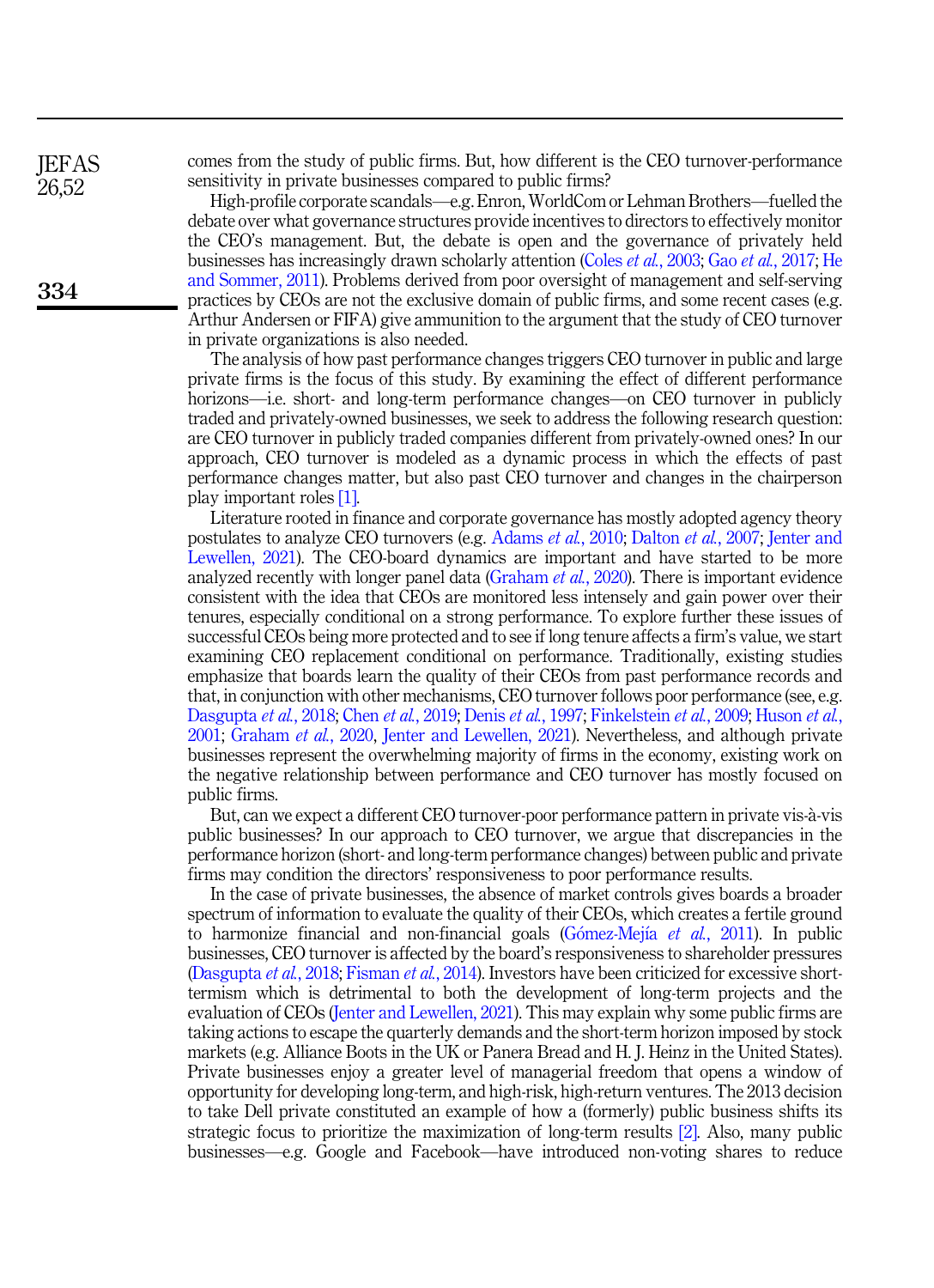shareholders' power and unchain their strategic choices from the market's quarterly demands [\(Fisman](#page-21-10) et al., 2014).

Concerns about excessive shareholder influence seem at odds with agency notions that increased alignment between boards and investors is good for performance [\(Fama and](#page-21-11) [Jensen, 1983](#page-21-11); [Huson](#page-22-4) et al., 2001). In the context of our study, this would imply that CEOs' monitoring is consistently efficient across firms. This assumption lacks theoretical and empirical support, which may explain the mixed results in prior studies linking performance to CEO turnover ([Aguilera, 2005](#page-20-3); Chen *et al.*[, 2019](#page-21-0); [Jenter and Kanaan, 2015](#page-22-1); [Jenter and](#page-22-2) [Lewellen, 2021\)](#page-22-2).

In this study, we adopt a management perspective to CEO turnover. By evaluating how different performance horizons (short- and long-term performance changes) as well as other relevant governance features (prior CEO turnovers and changes in the chairperson) impact CEO turnover, we seek to unveil how managers are evaluated in public and private firms. The empirical application considers a sample of 1,493 Spanish public and large private firms during 1998–2004, a period during which we documented 1,679 CEO replacements. We employ the dynamic binary choice technique developed by [Bover and Arellano \(1997\)](#page-20-4) to model CEO turnover.

The Spanish context is particularly suitable for studying the sensitivity of CEO turnover to different performance horizons in public and private businesses. In Spain, similar to most developed economies, capital markets are less predominant—compared to the US and UK— and ownership concentration levels in public and private businesses are high ([Cuomo](#page-21-12) *et al.*, [2013\)](#page-21-12). Additionally, during the analyzed period many capital offerings by private firms have swelled Spain's stock market. This is especially relevant for this study. In a scenario dominated by large owners, the analysis of how short- and long-term performance changes impact CEO turnovers gains relevance to evaluate the effectiveness of governance systems in public and comparable private businesses.

This article extends the existing literature on CEO turnover in two main ways. First, to the best of our knowledge, the specific analysis of the role of different performance horizons (short- and long-term) on CEO turnover in public and private businesses has been largely side-lined in prior work (Gao et al.[, 2017](#page-21-4)). Therefore, our study contributes to fill this gap by specifically looking into the role of different performance horizons on CEO turnover in publicly traded and private-owned businesses. Our study is in line with the call made by [Hermalin and Weisbach \(2003\)](#page-22-0) and [Adams](#page-20-1) *et al.* (2010) for more research addressing the processes behind executive turnovers in different organizational scenarios. Second, decisions related to CEO turnover have important economic and strategic implications. Existing literature suggests that, as a result of investors' pressure, boards can make flawed turnover decisions ([Fisman](#page-21-10) *et al.*, 2014). We show that CEO turnover works differently in public visa-vis private businesses. By examining the outcomes that flow from the monitoring of CEOs in different organizational contexts—i.e. public and private firms—this research contributes to a richer understanding of the forces shaping real-world CEO turnovers.

## <span id="page-2-0"></span>2. Theoretical underpinning and hypotheses development

Literature on CEO turnover has traditionally explored how directors can simultaneously monitor management and provide value-creating advice to the business (e.g. [Adams](#page-20-1) *et al.*, [2010;](#page-20-1) Chen et al.[, 2019;](#page-21-0) [Dasgupta](#page-21-2) et al., 2018; [Hermalin and Weisbach, 2003](#page-22-0); [Jenter and](#page-22-2) [Lewellen, 2021;](#page-22-2) Kim et al.[, 2020](#page-22-3); [Zhang, 2008](#page-22-5)). Boards play a central role in the monitoring of managers, and research generally supports the notion that performance metrics provide valuable information to evaluate the CEO's ability and the quality of management ([Graffin](#page-21-13) et al.[, 2013;](#page-21-13) [Jenter and Lewellen, 2021](#page-22-2); [Tuggle](#page-22-6) et al., 2010).

Empirical research examining the relationship between firm performance and executive turnover is extensive and has been carried out in different countries. Examples include [Huson](#page-22-4) CEO turnover in public and private organizations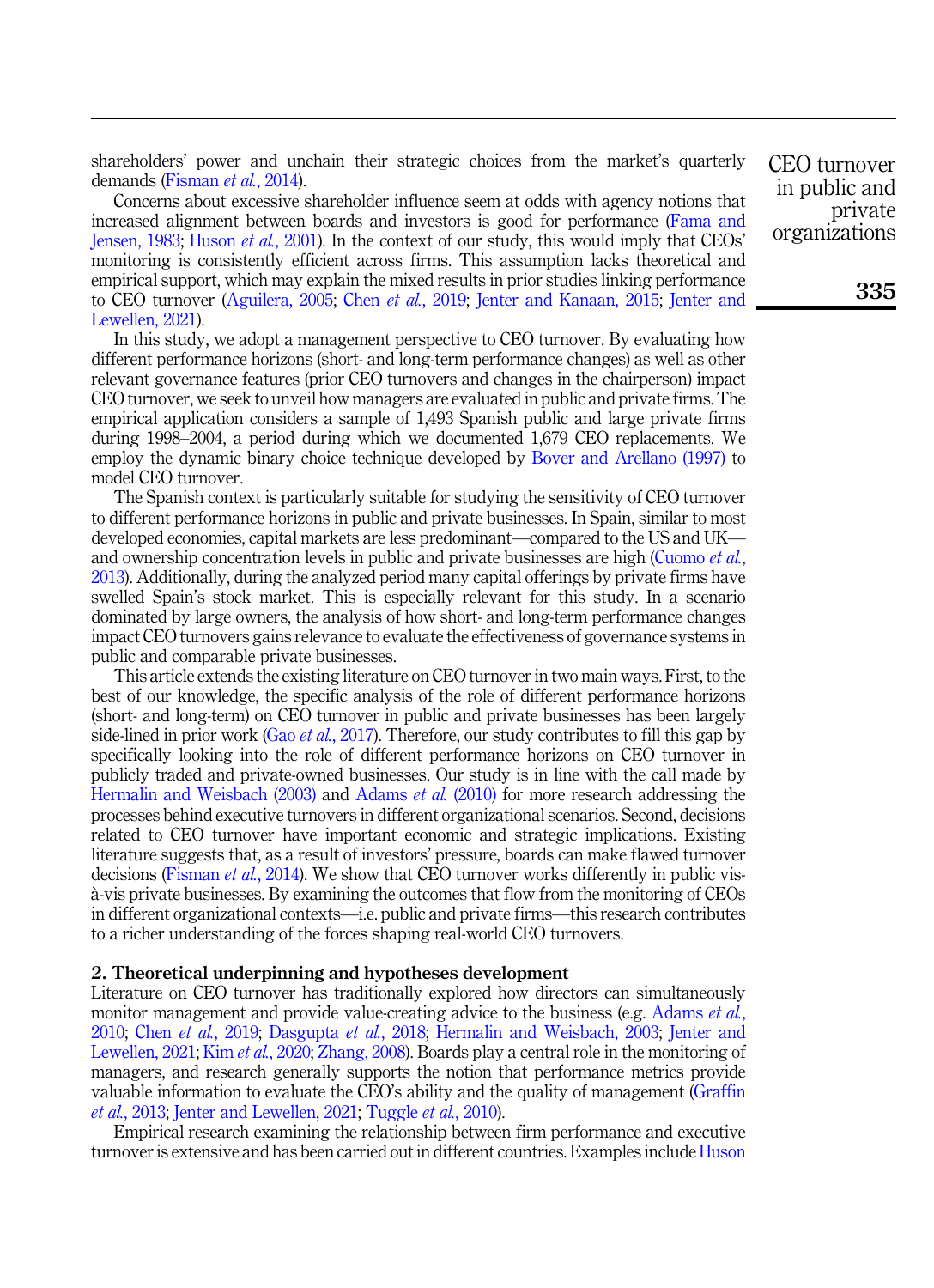et al. [\(2001\),](#page-22-4) [Zhang \(2008\),](#page-22-5) [Wiersema and Zhang \(2011\)](#page-22-7), [Graffin](#page-21-13) et al. (2013), [Dasgupta](#page-21-2) et al. [\(2018\)](#page-21-2) and [Jenter and Lewellen \(2021\)](#page-22-2) for the United States; [Conyon and Florou \(2002\)](#page-21-14), [Dahya](#page-21-15) *et al.* [\(2002\),](#page-21-15) [Florou \(2005\)](#page-21-16) and Chen *et al.* [\(2019\)](#page-21-0) for the United Kingdom; [Kaplan \(1995\)](#page-22-8) for Germany; [Brunello](#page-21-17) *et al.* (2003) for Italy; [Crespi](#page-21-18) *et al.* (2004) for Spain; or [Lafuente and Garc](#page-22-9)í[a-](#page-22-9)[Cestona \(2019\)](#page-22-9) for Costa Rica, among others. These studies support the assumption that boards use performance-based variables to monitor managers, and that the negative relationship between performance and CEO turnover is indicative of the quality of the governance system. Notwithstanding the increased relevance of governance for scholar and policymakers, the vast majority of studies analyze CEO turnover in publicly traded companies whose organizational and ownership structures are representative of a small portion of the population of businesses worldwide.

Existing studies on the relationship between performance and CEO turnover in private organizations are very limited, mainly due to the difficulties in obtaining reliable data for private firms. [Kaplan \(1995\)](#page-22-8) found, for a small sample of German public and private firms (42 firms), that CEO turnover is more sensitive to poor stock returns and earning losses in public firms, but is unrelated to accounting growth measures. The work by [Bennedsen and](#page-20-5) [Wolfenzon \(2000\)](#page-20-5) is one of the first attempts to theorize the optimal governance structure in closely-held businesses and its main differences relative to that of public firms.

In the context of the US hospital industry, [Brickley and Van Horn \(2002\)](#page-20-6) concluded that the negative effect of financial performance on CEO turnover is stronger in non-profit than in for-profit hospitals. In their analysis of public and private firms included in the Forbes 500 list, Coles et al. [\(2003\)](#page-21-3) found that the negative relationship between performance and CEO turnover is weaker in private firms. In the US insurance industry, [He and Sommer \(2011\)](#page-21-5) found that CEO turnover follows poor performance in stock insurers, while this relationship turns not significant among mutual insurers which arguably respond to different goals. Using a sample of large US public and private firms, Gao et al. [\(2017\)](#page-21-4) find that poor accounting results make CEO turnover more likely in public than in private firms. These authors also observe that sometimes CEOs of public firms are fired sub-optimally early.

Monitoring and evaluating the CEO's actions are not the exclusive domain of public firms. Boards of private firms also face monitoring and managerial challenges that, if not taken care of, may mitigate the potentially positive effects of internal control mechanisms. This is the focus of this study.

From a management view, certain differences emerge when analyzing CEO turnovers in public vis-a-vis private firms. First, managers of public firms respond to both directors and shareholders. Furthermore, public firms must follow strict regulatory rules and disclose detailed financial data on a frequent (quarterly) basis, which increases the informative power of performance signals. On contrary, CEOs of private firms are exclusively monitored by the board, which gives managers incentives to ensure their own job security by tampering with the board's ability to monitor their performance ([Walsh and Seward, 1990\)](#page-22-10).

Second, and connected with the previous point, public and private businesses pursue different goals and we suggest that discrepancies in CEO turnover rates between public and private firms may result from differences in performance horizons. Managers of public firms tend to cater to the short-term economic tastes of shareholders ([Jenter and](#page-22-1) [Kanaan, 2015\)](#page-22-1), which will likely increase the sensitivity of CEO turnover to short-term performance variations. In private firms, evidence on family firms—the most common type of private firm—reveals that managers often harmonize financial and non-financial goals ([G](#page-21-9)ó[mez-Mej](#page-21-9)ía *et al.*[, 2011\)](#page-21-9). In a context of reduced market pressures, it seems plausible to expect a stronger relationship between CEO turnover and short-term performance changes in public firms. On contrary, long-term performance changes and the achievement of other non-financial goals seem more relevant metrics to evaluate CEOs in private organizations.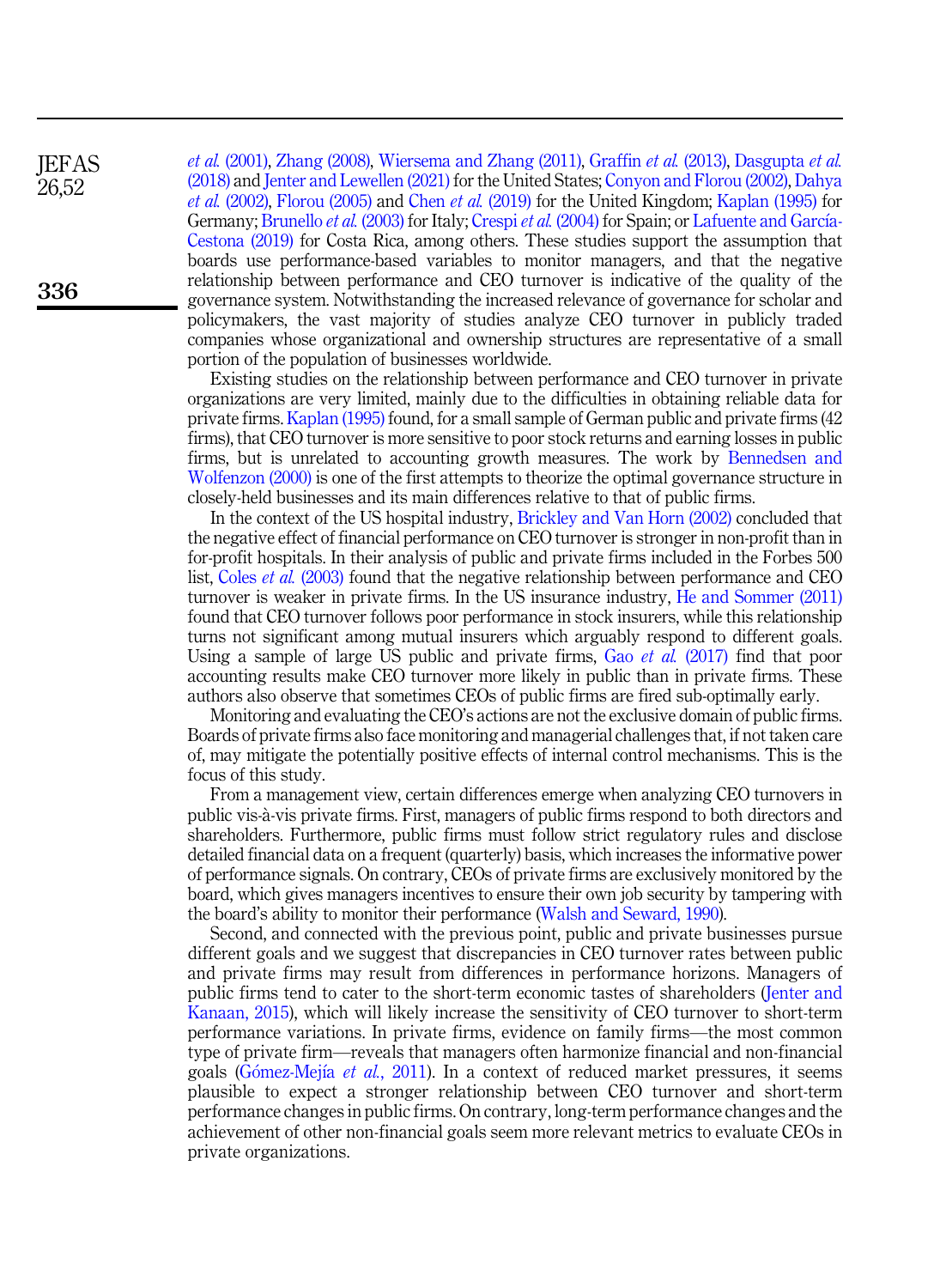Additionally, prior works on the governance of private firms support the notion that these firms have stronger incentives to exercise direct monitoring because of their more concentrated ownership structure and smaller boards, compared to public firms ([Gao](#page-21-4) et al.[, 2017\)](#page-21-4).

Third, the quality of monitoring might be affected by the directors' professionalism and reputational concerns [\(Sliwka, 2007](#page-22-11); [Tuggle](#page-22-6) et al., 2010). Business performance has reputational consequences for directors ([Fama and Jensen, 1983\)](#page-21-11). While the reputation of boards of high-performing firms may be enhanced, the opposite is also true. Indeed, reputational costs might be a greater concern for directors of public firms, especially if the value of the business is conditioned by short-term results and if directors serve on other boards or compete in the market of directors. Thus, in public firms, the directors' motivations to monitor managers more intensively in the short term might be partially based on selfinterested protection of their reputations and future earnings.

This logic and evidence suggest the following relationship between performance changes and CEO turnover.

- <span id="page-4-0"></span>H1a. The negative relationship between short-term performance changes and CEO turnover is stronger among publicly traded firms.
- <span id="page-4-1"></span>H1b. The negative relationship between performance changes in longer time periods and CEO turnover is stronger among private firms.

Predictions of CEO turnover improve when factors other than performance are taken into account ([Adams](#page-20-1) et al., 2010; [Graffin](#page-21-13) et al., 2013). In this study, and due to data availability, we evaluate if the tenure of the incoming CEO and changes in the Chairperson influence CEO turnover.

Theoretical arguments point to poor performance as the main driving force behind CEO replacements. Nevertheless, in the early stage of the CEO's tenure performance metrics might be of little analytical value for various reasons. First, during this time, few objective performance variables are available to boards because performance is highly pathdependent. In the context of this study, path dependence means that firm performance is largely determined by decisions adopted by the prior CEO. Thus, path dependence results not only from the different investments that the former CEO may or may not have made but also from the existing organizational capabilities which can limit the strategic choices of the incoming CEO ([Graffin](#page-21-13) *et al.*, 2013). The dynamics of board and CEO have been explored also showing that less independent boards are associated with significantly lower performance sensitivity of CEO turnover and board independence decreases as a given CEO's tenure increases ([Graham](#page-21-6) et al., 2020). Second, directors have little day-to-day contact with the new CEO which limits their ability to evaluate his (her) actions. Third, in the early stage of the CEO's tenure boards have to be "patient" and allow for a learning period as new CEOs familiarize themselves with the new position, regardless of whether they were internally promoted or hired from outside [\(Finkelstein](#page-21-8) et al., 2009).

These arguments suggest that the survival prospects of new CEOs may be timedependent ([Zhang, 2008\)](#page-22-5). In this scenario, directors can be tempted to exercise "more patient" monitoring as they learn how to evaluate the ability of the incoming CEO, while he (she) uses this adjustment period to fully understand the firm's routines and capabilities ([Finkelstein](#page-21-8) et al.[, 2009\)](#page-21-8).

But, does this argument imply that newly appointed CEOs are less likely to be dismissed? Additionally, once we distinguish between private and public firms, can we expect a similar level of "patience" in the monitoring path over newly appointed CEOs? Or, does the shorttermism often attributed to public firms condition the turnover probability of recently appointed CEOs?

CEO turnover in public and private organizations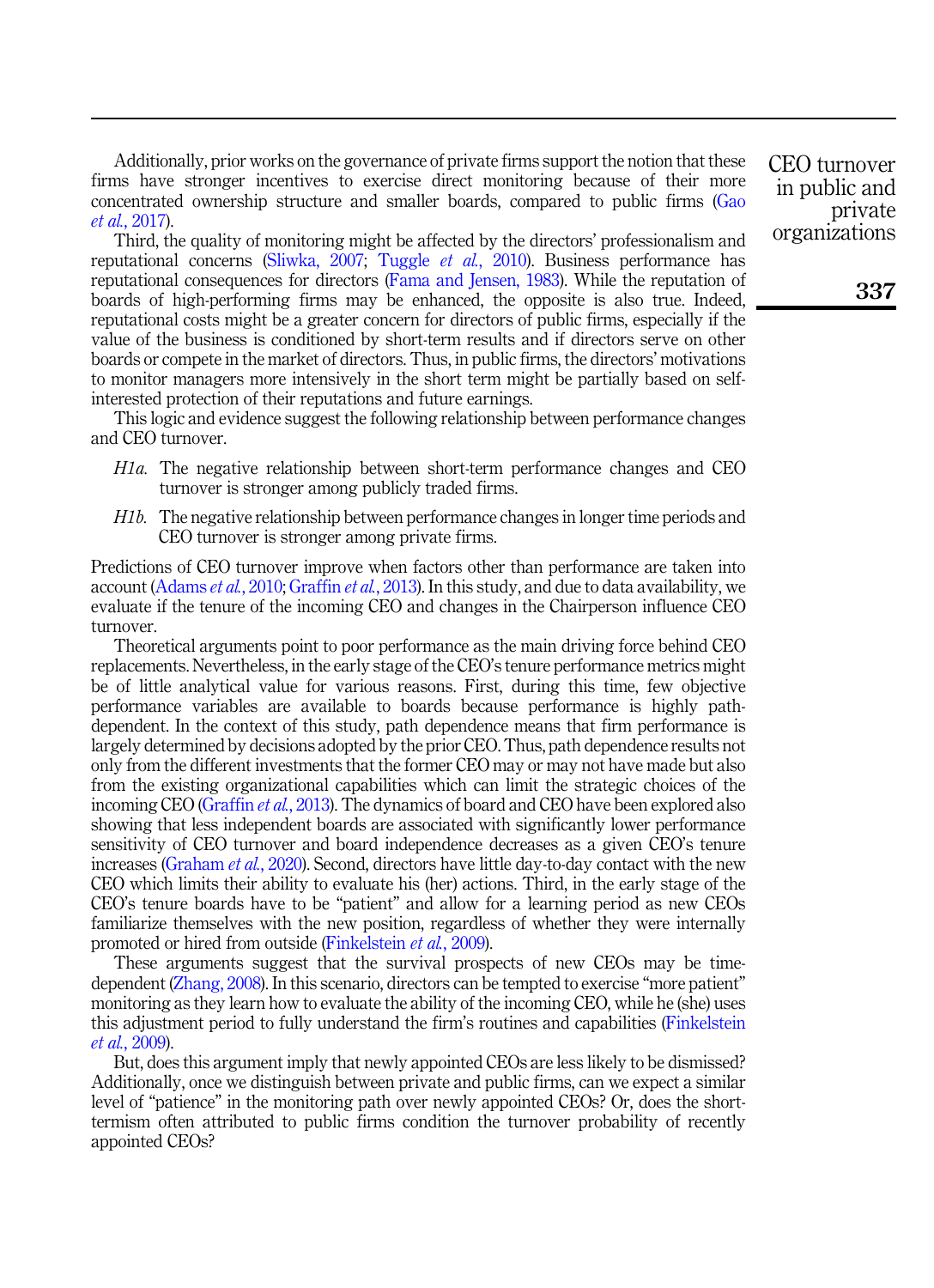On the one hand, public firms are run by managers whose decisions might be endorsed (or repudiated) by shareholders—who prioritize short-term economic results—and by directors whose monitoring "patience" is conditioned by a combination of factors, including legitimate monitoring on behalf of owners, market pressure (e.g. quarterly investment reports), reputation-based interests and future earnings expectations. Evidence supports these arguments. For instance, [Shen and Canella \(2002\)](#page-22-12) found that—in large US public firms—the probability of dismissal is higher for recently appointed CEOs, compared to that of longtenured CEOs who may catch up the board (entrenchment problems). Also, [Zhang \(2008\)](#page-22-5) concluded that, among large public US manufacturers, information asymmetries between directors and managers increase the likelihood to dismiss a new CEO, especially if he (she) is an outsider. Therefore, empirical evidence suggests a potential disconnect between monitoring "patience" and the directors' interests in public firms. That is, CEOs of public firms can be replaced at any time regardless of their tenure, and regardless of whether the firm has recently replaced the CEO. As a result, the fact that the new CEO's tenure is not timedependent can be considered as an additional manifestation of the prioritization of short-term goals (short-sightedness) by public companies.

On the other hand, boards of private firms are not exposed to capital market controls—e.g. owners' pressure, rating evaluations or stock recommendations by investment analysts ([Wiersema and Zhang, 2011\)](#page-22-7)—and they likely adopt a more advisory role by increasing their involvement in management tasks [\(Adams](#page-20-1) et al., 2010). From a management perspective, we conjecture that directors of private firms will acknowledge the difficulties to evaluate the early stage of new CEOs that result from the low informative power of (financial) performance metrics (i.e. path dependence). In a context where private firms' managers have a different performance horizon, it seems plausible that directors will base their early-stage evaluation of the new CEO on heuristic tools, which will likely be replaced when new and more reliable performance data become available later in the CEO's tenure [\(Finkelstein](#page-21-8) et al., 2009; [Graffin](#page-21-13) et al.[, 2013](#page-21-13)). Replacing a newly appointed CEO is not only a potential waste of managerial talent but also a costly process to private firms that hampers the development of reliable practices that are highly regarded by the business [\(Hannan and Freeman, 1984\)](#page-21-19).

Taken together, these arguments and empirical evidence suggest that boards of public and private firms have different temporal horizons and that monitoring "patience" is much less compatible with public firms' short-term orientation. Therefore, we hypothesize:

<span id="page-5-0"></span>H2. The probability of replacing a recently appointed CEO—that is, appointed in period  $t-1$ —is greater among public firms.

We now turn our attention to the effect on CEO turnover of changes in the leadership structure of the board. Boards may improve the quality of monitoring and advisory tasks by increasing their independence, which usually refers to a balance of executive and nonexecutive directors, to the separation of the roles of chairperson and CEO and to changes in the board's leadership, namely the chairperson. Existing studies propose that these actions give boards the objectivity necessary to exercise their monitoring more independently (see e.g. [Haleblian and Rajagopalan, 2006](#page-21-20); [Hillman](#page-22-13) et al., 2008; [Wiersema and Zhang, 2011\)](#page-22-7).

We focus on changes in the chairperson because his (her) role is closely tied to the CEOs. Top executives, regardless of whether the board is dominated by the CEO or not, have incentives to divert the board from monitoring management [\(Walsh and Seward, 1990\)](#page-22-10); but, certain important decisions—e.g. strategic design and financial and dividend policies—are mostly reserved to the board, and in these cases, the chairperson plays a key role. [Hillman](#page-22-13) et al. [\(2008\)](#page-22-13) note that monitoring top management requires both ability and motivation on the part of the directors; functions that might be enhanced by introducing a change in the board's leadership position. A new chairperson may adopt enhanced practices and monitoring to demonstrate his (her) professionalism and abilities to the shareholders. Consistent with these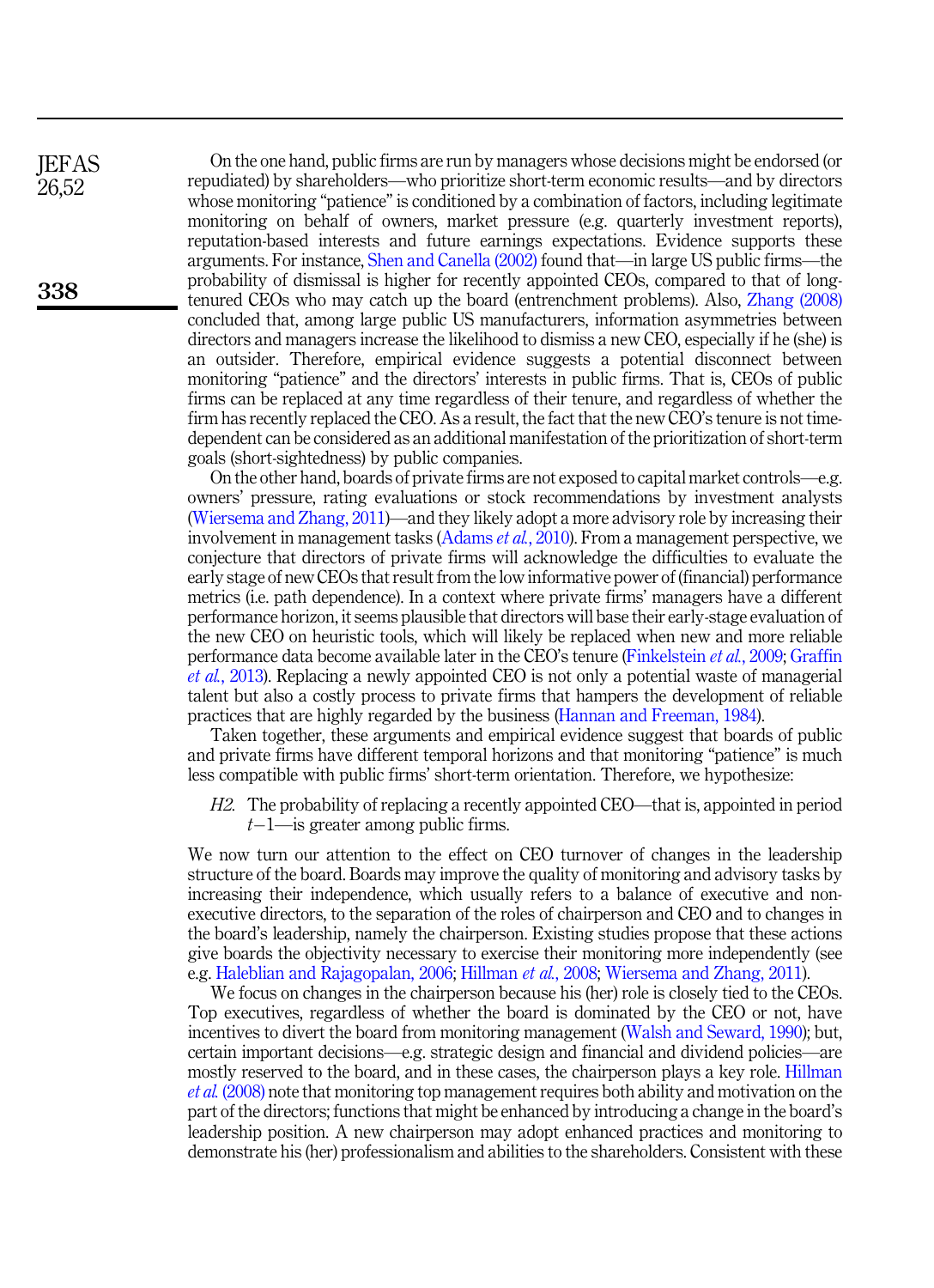arguments, management research shows that a period of perceived positive economic results may lead boards to conclude that management is acting in the best interest of shareholders and directors, thus reducing the intensity of monitoring [\(Tuggle](#page-22-6) et al., 2010). We argue that a change in the board's leadership may influence the attributions it makes for perceived performance by providing fresh perspectives or strong monitoring.

Once we distinguish between public and private firms, we note that private firms often benefit from greater involvement of owners in decision-making processes and, in their more advisory role, changes in the chairperson may not exclusively stem from performance evaluations, but rather from conflicts, unrelated to performance, between owners and the board [\(Adams](#page-20-1) et al., 2010). On contrary, chairperson changes in public firms result from different considerations. Boards of public firms are seen as the shareholders' first line of defense against potentially self-serving management ([Mellahi, 2005](#page-22-14)). Thus, poor economic results give owners the incentives to replace the chairperson (and other directors) as a reaction to the board's ineffective monitoring. In this scenario, the new chairperson will likely monitor the CEO more intensively, in order to signal competence and expertise to both owners and the market (Chen *et al.*[, 2019;](#page-21-0) [Graffin](#page-21-13) *et al.*, 2013; [Tuggle](#page-22-6) *et al.*, 2010). We thus hypothesize:

<span id="page-6-0"></span>H3. The positive relationship between appointing a new chairperson and subsequent CEO turnover is stronger among public firms.

# <span id="page-6-1"></span>3. Data, variable definition and method

### 3.1 Data

The information used in this study comes from two sources. First, we used the Spanish database SABI (Spanish acronym of Iberian Balance Sheet Analysis System) provided by Bureau Van Dijk, as well as annual reports from the Spanish Stock Exchange. Accounting and organizational data were collected for a sample of 3,254 public and large private companies. Given our research purposes, we conducted a sampling procedure aiming to ensure the robustness of the results. First, private firms were included in the sample if their total assets and sales placed them in the bottom quartile of Spanish public companies or higher in each analyzed period (between 1998 and 2004). In this first step, 1,127 private firms were dropped from the sample either because data were not available or because their assets or sales did not fall into the first quartile of the public sample in one or more of the analyzed periods. In the second step, we included in the sample only those private firms with a board in which the CEO's and chairman's identities were clear. Based on this second criterion, 619 private firms were excluded [\[3\]](#page-20-7).

Concerning public firms, note that we excluded 14 financial institutions because they are subject to a different regulatory regime, and they show significant operating differences with respect to firms in other industries. In addition, we dropped the public company Telepizza due to a lack of reliable information on CEO replacements.

The final sample consists of 1,493 public and large private Spanish companies for the period 1998–2004. The robustness and comparability of the results are further validated by the industry configuration of the sample. For illustrative purposes, we grouped businesses into five industry categories: manufacturing, distribution (communication, public utilities and wholesale trade), retail, consumer services and business services. The highest proportion of firms was found in consumer-oriented sectors (excluding financial services), which represent 48 and 33% of public and private businesses, respectively. Manufacturing firms account for nearly 29% of the public sample, while this proportion stands at 37% among private businesses. The proportion of businesses in distribution sectors is similar in both samples (public firms: 19%, private firms: 21%). In retail and trade sectors the proportion of

CEO turnover in public and private organizations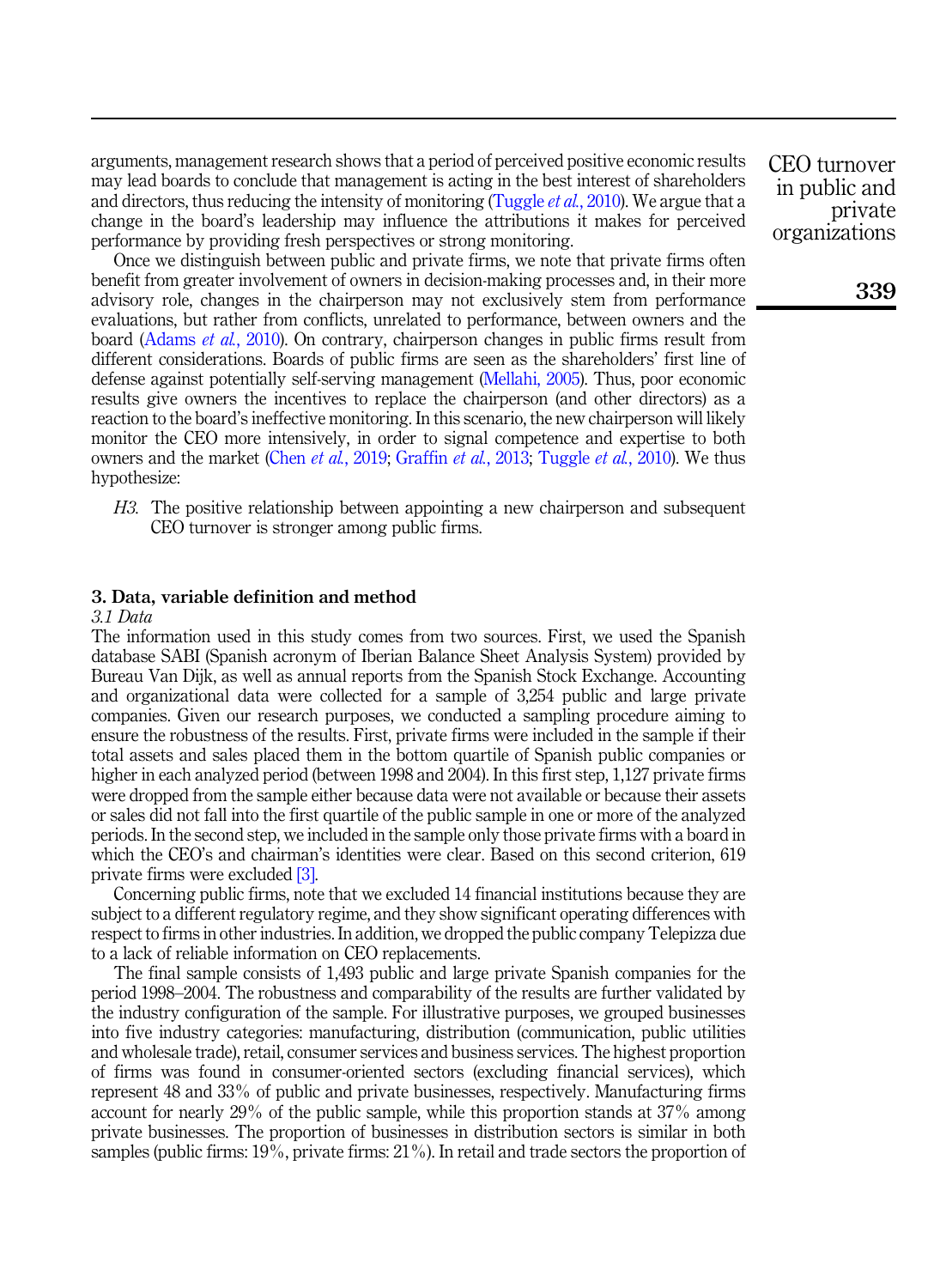**IEFAS** 26,52

340

private firms (8%) almost triples that reported for the public sample (nearly 3%). Finally, business services sectors represent 1 and 0.20% of public and private firms, respectively. It should be noted that the number of public firms in the final sample varies between 89 in 1998 and 103 in 2004. This variation reflects only new incorporations into Spanish stock markets.

Furthermore, we obtained information concerning the market-to-book value for Spanish public companies from Thomson Reuters Datastream©. Keep in mind that the Spanish public firms in our sample are heterogeneous, and firms registered in the main Spanish index (IBEX-35) show important differences with respect to other public firms. As shown below, IBEX firms not only are larger but often are international players with different governance characteristics. Therefore, for analytical purposes, we split the sample of public firms into two groups: IBEX and non-IBEX firms.

#### 3.2 Variable definition

3.2.1 Dependent variable. We measure CEO turnover as a dummy variable taking the value of one if the CEO was removed from one year to the next. Note that, given the characteristics of our data, CEO turnover refers to all types of replacements because data on the type of departure and the exact replacement date are not available for private businesses. Nevertheless, [Huson](#page-22-15) *et al.* (2004) note that voluntary turnovers—usually linked to retirement or promotions—are likely uncorrelated to previous performance and this type of replacement only adds noise to the dependent variable, leading to downward-biased results.

Our final sample allows us to document 1,679 CEO replacements between 1998 and 2004, 127 of which occurred in public companies and 1,552 in private firms. Because the comparisons between public and private firms represent key theoretical predictions in this study, we introduced in all model specifications a dummy variable to identify public firms  $(1 = \text{public}, 0 = \text{private})$ . [Table 1](#page-8-0) shows that between 1998 and 2004 public companies have a slightly higher CEO turnover rate (18.42%) than do private firms (15.90%). Nevertheless, trends in average CEO turnover may veil important differences across the distribution of this variable. Although the similarity in the average CEO turnover rate among the sampled firms, further analysis in [Table 2](#page-8-0) reveals the relevance of examining CEO turnovers at different points of the frequency distribution. First, we note that 21% of public firms (31% of private firms) did not replace the CEO in the analyzed period. Second, nearly 44% of public firms report one CEO replacement (37% in private firms), while 26% changed their CEOs two times (22% in private firms). Third, private businesses show slightly higher values in the top categories (three or more changes) of the frequency distribution of CEO turnover.

3.2.2 Firm performance. We examine two dimensions of business performance based on accounting and market variables. First, economic performance is measured through the rate of return on assets (ROA) which is calculated, for each firm  $(i)$  and each period  $(t)$ , as the operating profit divided by total assets. Descriptive statistics in [Table 3](#page-9-0) show that public firms are larger in terms of assets and that private firms show significantly higher ROA (6.13%) than public firms (3.97%). Second, we use a market-oriented performance measure for public companies: the market-to-book value (M-to-B) measured as the current share price divided by the book value per share. For this variable, information from Thomson Datastream© is incomplete for five public companies. Performance changes are more directly related to CEO replacements than absolute performance values are. Therefore, all model specifications use the variation rate in the focal performance variable prior to the dismissal event distinguishing between short-term performance changes (from period  $t-2$  to period  $t-1$ ) from changes reported for longer time periods (from period  $t-3$  to period  $t-1$  and from period  $t-4$  to period  $t-1$ ) [\[4\]](#page-20-8).

3.2.3 Chairperson replacement (COB). We create a dummy variable that accounts for changes in the board's leadership position. More concretely, this variable takes the value of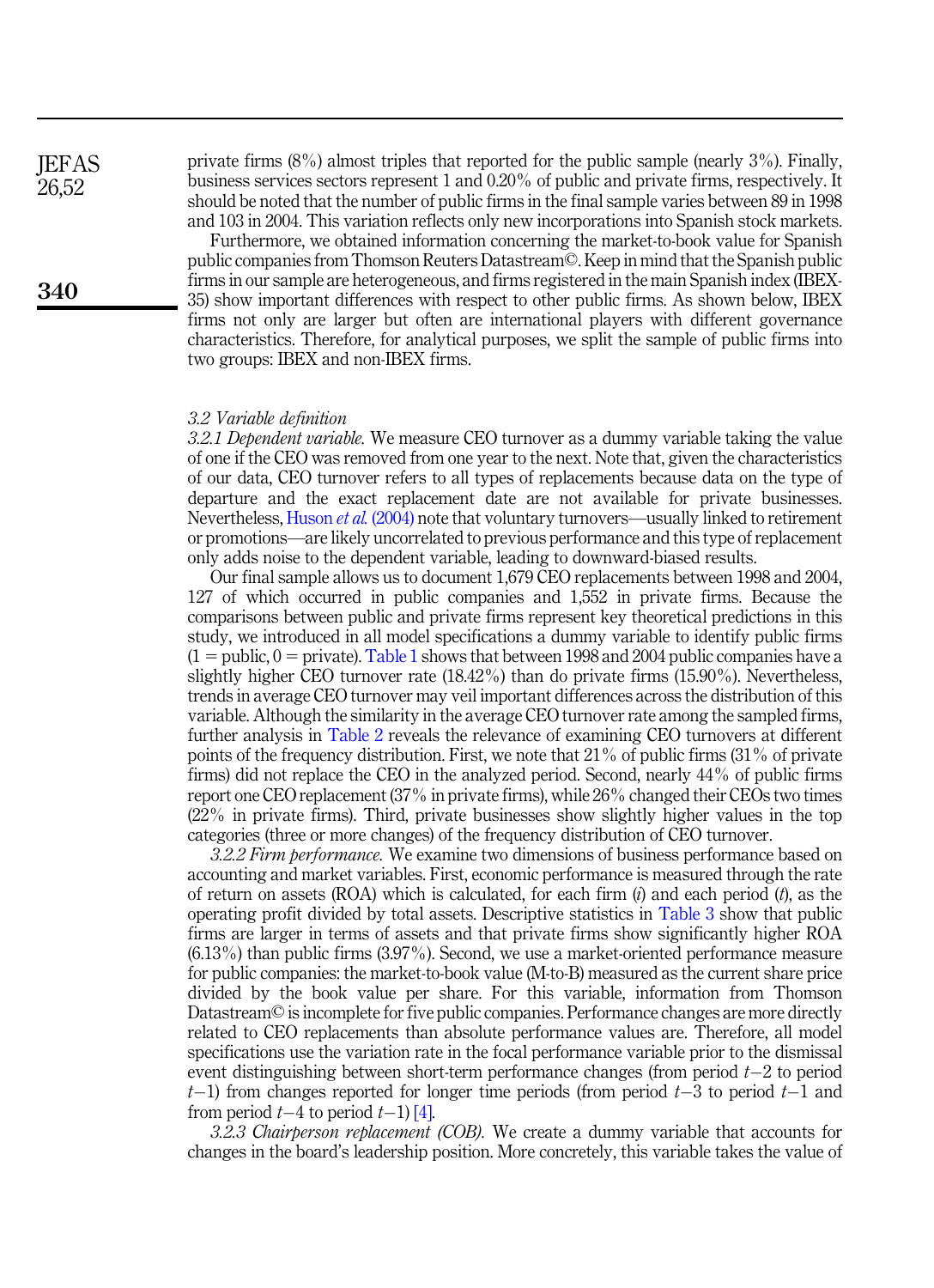<span id="page-8-0"></span>

|                                                    | Private firms<br>Mean |       | Public firms                  |     | Overall          |        | CEO turnover<br>in public and |
|----------------------------------------------------|-----------------------|-------|-------------------------------|-----|------------------|--------|-------------------------------|
|                                                    | (Std. Dev.)           | Obs   | Mean (Std. Dev.)              | Obs | Mean (Std. Dev.) | Obs    | private                       |
| Number of CEO<br>replacements                      | 1.1157 (0.9886)       | 1,390 | 1.2451 (0.9058)               | 103 | 1.1246 (0.9833)  | 1,493  | organizations                 |
| CEO turnover                                       | 0.1590(0.3657)        | 9,766 | $0.1842(0.3879)$ <sup>+</sup> | 685 | 0.1607(0.3627)   | 10,451 |                               |
| Size (millions of<br>euro)                         | 180.29 (966.83)       | 9,762 | 1,854.54 (5776.34)***         | 675 | 288.47 (1787.92) | 10,437 | 341                           |
| Leverage (debt to<br>assets ratio)                 | 0.6149(0.2214)        | 9,771 | $0.4706(0.2154)$ ***          | 675 | 0.6054(0.2238)   | 10,446 |                               |
| Return on assets<br>(ROA)                          | 0.0613(0.1166)        | 9,771 | $0.0397(0.0858)$ ***          | 675 | 0.0599(0.1150)   | 10,446 |                               |
| Market-to-book ratio                               |                       |       | 2.6312 (5.6949)               | 643 |                  |        |                               |
| Chairperson<br>turnover                            | 0.0802(0.2716)        | 9,766 | 0.0833(0.2766)                | 685 | 0.0804(0.2720)   | 10,451 |                               |
| CEO duality                                        | 0.1845(0.3879)        | 9,771 | $0.1023(0.3033)$ ***          | 685 | 0.1791(0.3835)   | 10,456 |                               |
| Stake held by the<br><b>CEO</b>                    | 0.3966(0.3455)        | 1,812 | $0.0159(0.0010)$ ***          | 685 | 0.2922(0.3255)   | 2,497  |                               |
| Stake held by the<br>largest shareholder           | 0.7801(0.3000)        | 9,357 | $0.3210(0.2415)$ ***          | 685 | 0.7488(0.3181)   | 10,042 |                               |
| Stake held by the<br>second largest<br>shareholder | 0.2280(0.2154)        | 3,497 | $0.1205(0.0756)$ ***          | 632 | 0.2116(0.2042)   | 4,129  |                               |
| Stake held by the<br>third largest<br>shareholder  | 0.1108(0.0913)        | 1,356 | $0.0748(0.0469)$ ***          | 611 | 0.0996(0.0819)   | 1,967  |                               |

Note(s): The sample includes information for 103 public and 1,390 large private Spanish firms for the period 1998 and 2004. Size is expressed in millions of euros. Leverage is the ratio of debt to total assets. Return on assets is the ratio of operating profit to total assets, whereas the market-to-book value is measured as the current share price divided by the book value per share (end of year values). Chairman turnover is a dummy equal to one if a chairman change took place. CEO duality is a dummy variable taking the value of one if the CEO also serves as chairman. The variable "stake held by the CEO" captures the CEO's ownership only for those observations where the CEO is an owner. The variables related to ownership concentration show the average stake held by the three largest shareholders. The number of observations changes due to the presence of some missing values. The univariate test compares, for each variable, the difference in the mean values between public and private firms. Standard deviation is presented in brackets.  $\dagger$ , \*, \*\*, \*\*\* indicate that the difference in the mean values between public and private firms is significant at the 0.10, 0.05, 0.01, and 0.001 levels, respectively Source(s): Authors' elaboration

Table 1. Descriptive statistics for the selected variables

|                                        | Private firms   |       | Public firms    |               | Overall         |       |                        |
|----------------------------------------|-----------------|-------|-----------------|---------------|-----------------|-------|------------------------|
| Number of CEO changes                  | Number of firms | $\%$  | Number of firms | $\frac{0}{0}$ | Number of firms | $\%$  |                        |
| $\theta$                               | 431             | 31.01 | 22              | 21.36         | 454             | 30.34 |                        |
|                                        | 519             | 37.34 | 45              | 43.69         | 564             | 37.78 |                        |
| 2                                      | 308             | 22.16 | 27              | 26.21         | 335             | 22.44 |                        |
| 3                                      | 113             | 8.13  | 8               | 7.77          | 121             | 8.10  |                        |
| $\overline{4}$                         | 17              | 1.22  |                 | 0.97          | 18              | 1.21  |                        |
| 5                                      | 2               | 0.14  |                 |               | $\overline{2}$  | 0.13  | Table 2.               |
|                                        | 1.390           | 100   | 103             | 100           | 1,493           | 100   | Sample frequencies for |
| <b>Source(s):</b> Authors' elaboration |                 |       |                 |               |                 |       | CEO turnover           |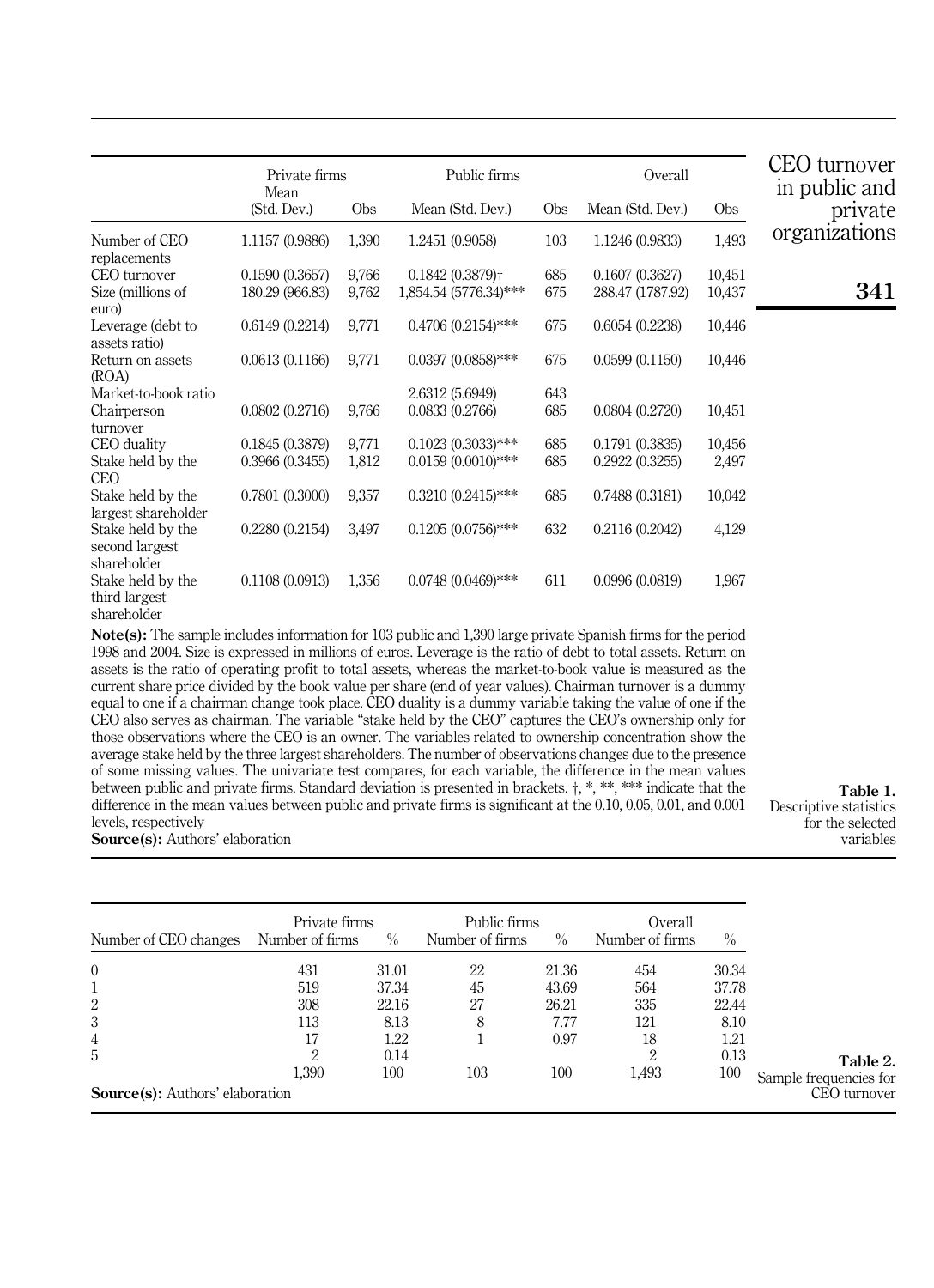<span id="page-9-0"></span>

| JEFAS<br>26,52                                                           | ම        | 0.0012 (0.0860)<br>0.0021 (0.1497)<br>$-0.0060(0.0468)$<br>0.0112 (0.0199)<br>0.0089 (0.0623)<br>0.0363 (0.0227)<br>$-0.0222 + 0.0131$                                                        | 0.0048 (0.0180)<br>0.0165 (0.0648)                                                                                                                                                                                                                                         | $-1.3736***$ (0.0919)<br>$-0.0001$ (0.0007)<br>0.0005(0.0045)<br>38.69***<br>0.1086<br>5,948<br>Yes<br>1.32                                                                   |                                                                                                                                                                                                                                                                                                    |
|--------------------------------------------------------------------------|----------|-----------------------------------------------------------------------------------------------------------------------------------------------------------------------------------------------|----------------------------------------------------------------------------------------------------------------------------------------------------------------------------------------------------------------------------------------------------------------------------|-------------------------------------------------------------------------------------------------------------------------------------------------------------------------------|----------------------------------------------------------------------------------------------------------------------------------------------------------------------------------------------------------------------------------------------------------------------------------------------------|
| 342                                                                      | ⊡        | 0.0011 (0.0859)<br>0.0112 (0.0198)<br>0.0082 (0.0622)<br>0.0362 (0.0227)<br>0.0034 (0.1491)<br>$-0.0227 + 0.0126$                                                                             | 0.0060 (0.0173)                                                                                                                                                                                                                                                            | $-0.0001(0.0008)$<br>$-1.3733***$ (0.0918)<br>49.26***<br>0.1086<br>5,948<br>Yes<br>117                                                                                       |                                                                                                                                                                                                                                                                                                    |
|                                                                          | $\oplus$ | $-0.0161(0.0449)$<br>0.0188(0.0192)<br>$-0.0210(0.0688)$<br>$-0.0077$ (0.1158)<br>$-0.0239*0.0119$<br>$-0.0146(0.0438)$<br>0.0132 (0.0125)                                                    | $-0.0016*$ (0.0007)<br>0.0104(0.0164)<br>0.0639(0.0615)<br>0.0021 (0.0026)                                                                                                                                                                                                 | $\begin{array}{c}\nY_{\rm CS} \\ -1.3611***\,(0.0605)\n\end{array}$<br>316.98***<br>0.4061<br>7,435<br>1.30                                                                   |                                                                                                                                                                                                                                                                                                    |
|                                                                          | ි        | $-0.0132(0.0450)$<br>0.0001 (0.1160)<br>0.0202 (0.0193)<br>$-0.0244*(0.0115)$<br>0.0138 (0.0125)<br>$-0.0213(0.0691)$                                                                         | $-0.0014$ $(0.0008)$<br>0.0123 (0.0159)                                                                                                                                                                                                                                    | $-1.3664***$ (0.0607)<br>381.87***<br>0.4008<br>7,435<br>Yes<br>1.22                                                                                                          |                                                                                                                                                                                                                                                                                                    |
|                                                                          | ଛ        | $-0.0139(0.0450)$<br>$-0.0019(0.0439)$<br>$-0.0215(0.0690)$<br>$-0.0241*0.0120$<br>0.0145 (0.0125)<br>0.0201 (0.0192)<br>0.0040 (0.1161)                                                      | $-0.0002 + (0.0001)$<br>0.0198 (0.0614)<br>0.0108 (0.0165)<br>$-0.0104***0.0020$                                                                                                                                                                                           | $-1.3653***$ (0.0607)<br>382.27***<br>0.4010<br>8,922<br>Yes<br>$1.30\,$                                                                                                      |                                                                                                                                                                                                                                                                                                    |
|                                                                          | Э        | $-0.0137(0.0450)$<br>0.0001 (0.1160)<br>0.0205 (0.0193)<br>$-0.0216(0.0691)$<br>$-0.0246*$ (0.0115)<br>0.0137 (0.0125)                                                                        | $-0.0003*00.0001$<br>0.0125 (0.0159)                                                                                                                                                                                                                                       | 1.3653*** (0.0607)<br>382.27***<br>0.4010<br>8,922<br>Yes<br>1.30                                                                                                             |                                                                                                                                                                                                                                                                                                    |
| Table 3.<br>CEO turnover in public<br>and large private<br>Spanish firms |          | Public $\times$ CEO turnover $_{t-1}$<br>Stake held by the $CEO_{t-1}$<br>CEO turnover $_{t-1}$<br>$Size_{t-1}$ (In assets)<br>$CEO$ duality <sub>t-1</sub><br>$L$ everage $_{t-1}$<br>Public | Chairperson turnover $_{t-}$<br>Public × Chairperson<br>Public $\times$ $\Delta$ ROA <sub>t-2.t-1</sub><br>$\begin{array}{l}\Delta{\rm ROA}_{t-3,t-1}\\ \mbox{Public} \times \Delta{\rm ROA}_{t-3,t-1}\end{array}$<br>$\Delta\text{ROA}_{t-2,t-1}$<br>$t$ urnover $_{t-1}$ | Public $\times$ $\Delta \text{ROA}_{t-4,t-1}$<br>R Square (within)<br>l'ime dummies<br>Observations<br>Average VIF<br>$\Delta \text{ROA}_{t-4,t-1}$<br>Intercept<br>$F$ -test | Note(s): The table presents the fixed-effects regression results of CEO turnover as presented in equation (2). Robust standard errors are presented in brackets, t, *, ***, ***<br>indicate significance at the 0.10, 0.05, 0.01 and 0.001 levels, respectively<br>Source(s): Authors' elaboration |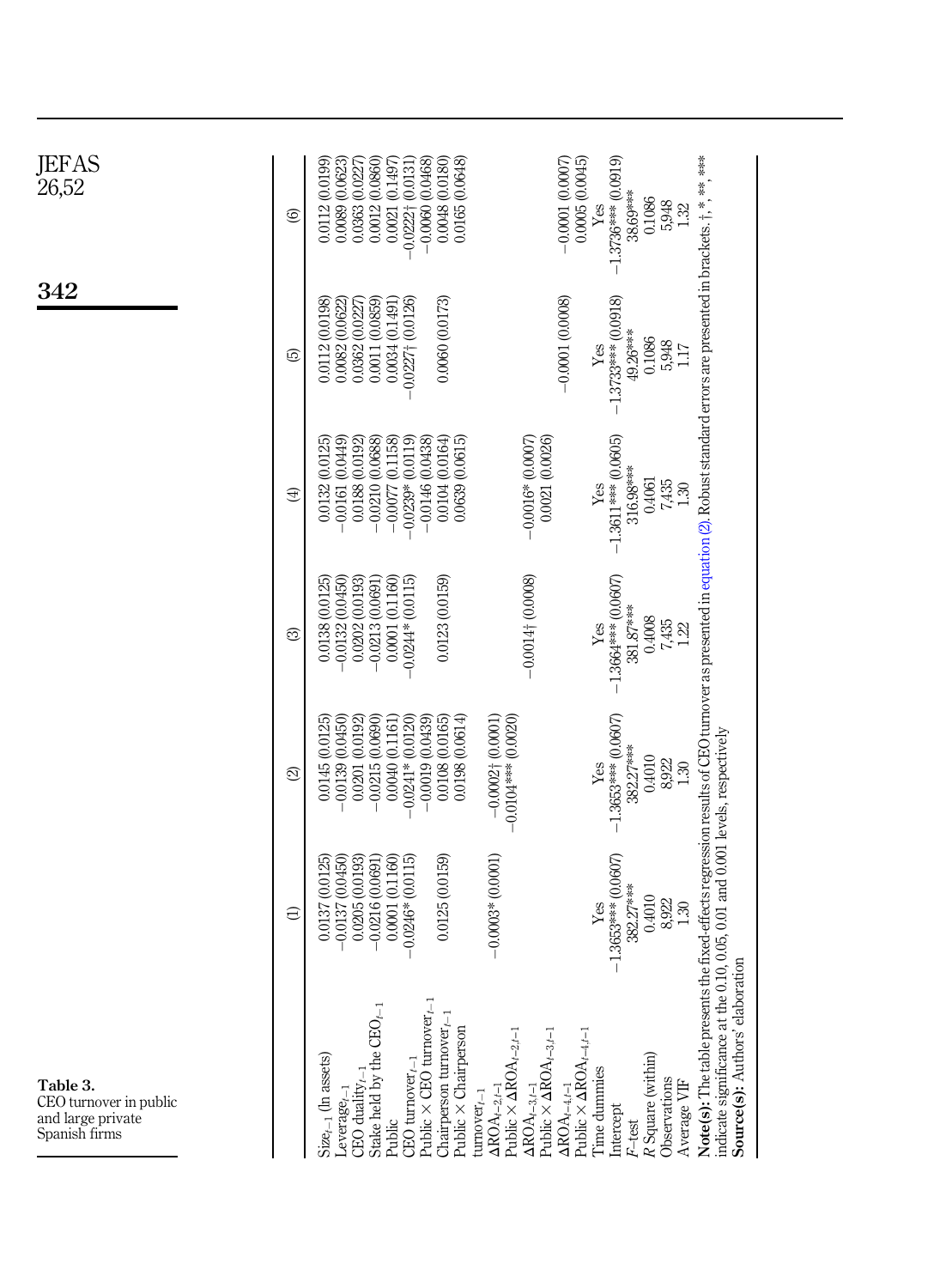one if the chairman's identity changed in two consecutive years, and zero otherwise. In all model specifications, this variable was lagged one period to avoid estimation problems.

3.2.4 Ownership concentration. To measure ownership concentration we consider the stake held by the largest, the second-largest and the third-largest shareholders. [Table 3](#page-9-0) shows that large shareholders govern Spanish firms. Whereas in public companies the main shareholder controls, on average, 32% of shareholder's equity, in private firms this figure stands at 78%. Shareholders other than the largest seem to have some power: the stake held by the second-largest and the third-largest shareholders is, on average, 12% and nearly 7.5%, respectively for public firms, and a little larger for private firms when they are present. In all models, these variables were lagged one period to avoid estimation problems.

3.2.5 Control variables. We control for size, debt structure, CEO duality, CEO shareholding and time in the different model specifications. Business size is measured by total assets. This variable was logged to reduce skewness. The ratio of debt to assets was used to control the firm's debt structure. CEO duality—i.e. the CEO also serves as chairperson—is often viewed as an impediment to the board's monitoring over management ([Tuggle](#page-22-6) *et al.*, 2010; [Wiersema](#page-22-7) [and Zhang, 2011](#page-22-7)). Thus, we introduce a dummy variable taking the value of one if the CEO chairs the board (CEO duality), and zero otherwise. As for the CEO's shareholding, and similar to [Brunello](#page-21-17) *et al.* (2003), we include the equity's stake held by the CEO. Note that, due to data availability, the result reported in [Table 3](#page-9-0) for the sample of private firms (39.66%) refers to the CEO's shareholding in those businesses where the CEO is among the five largest shareholders (302 firms). Finally, we include a set of year dummy variables to rule out the effect of time and other environmental changes on CEO turnover. All time-varying control variables are lagged one period to avoid potential endogeneity problems.

#### 3.3 Method: dynamic discrete choice models

We employ panel-data techniques to estimate the proposed models that emphasize differences in CEO turnovers in public and private firms. In the context of our analysis, the inclusion of all the analyzed firms—i.e. those that report CEO dismissals and those that do not—along with the adoption of a technique that controls for endogeneity and path dependence are critical issues for our analysis. We model CEO turnover as a dynamic process where past CEO turnover ([Graffin](#page-21-13) *et al.*, 2013), changes of the chairperson ([Haleblian and](#page-21-20) [Rajagopalan, 2006\)](#page-21-20) and performance path dependency ([Hannan and Freeman, 1984\)](#page-21-19) play important roles.

Pooling repeated observations on the same firms violates the assumption of independence of observations, rendering cross-sectional binary choice estimates inefficient and biased ([Wooldridge, 2002\)](#page-22-16). Therefore, one would be tempted to consider the econometric problem analyzed in this study a perfect candidate for a fixed-effect logit model. However, empirical concerns arise if a longitudinal binary choice model is used to estimate dynamic models that include lags of the dependent variable ([Honor](#page-22-17)é and Kyriazidou, 2000). A fixed-effects logit model imposes both strict exogeneity on the independent variables—which counts against the path dependence argument by [Hannan and Freeman \(1984\)](#page-21-19)—and time-varying responses in the dependent variable, which implies that the model excludes firms that report no CEO changes or replaced the CEO in all time periods. Also, the inclusion of the lagged dependent variable as an explanatory variable is not trivial, and breaking the exogeneity assumption brings about some computational considerations [\(Arellano and Honor](#page-20-9)é, 2001).

Consistent with the previous arguments, we estimate a dynamic discrete choice model following the methodology proposed by [Bover and Arellano \(1997\).](#page-20-4) Through this method, we compute a two-step within (fixed-effects) estimator for limited dependent variables, which includes lagged terms of the dependent variable and other endogenous explanatory variables.

CEO turnover in public and private organizations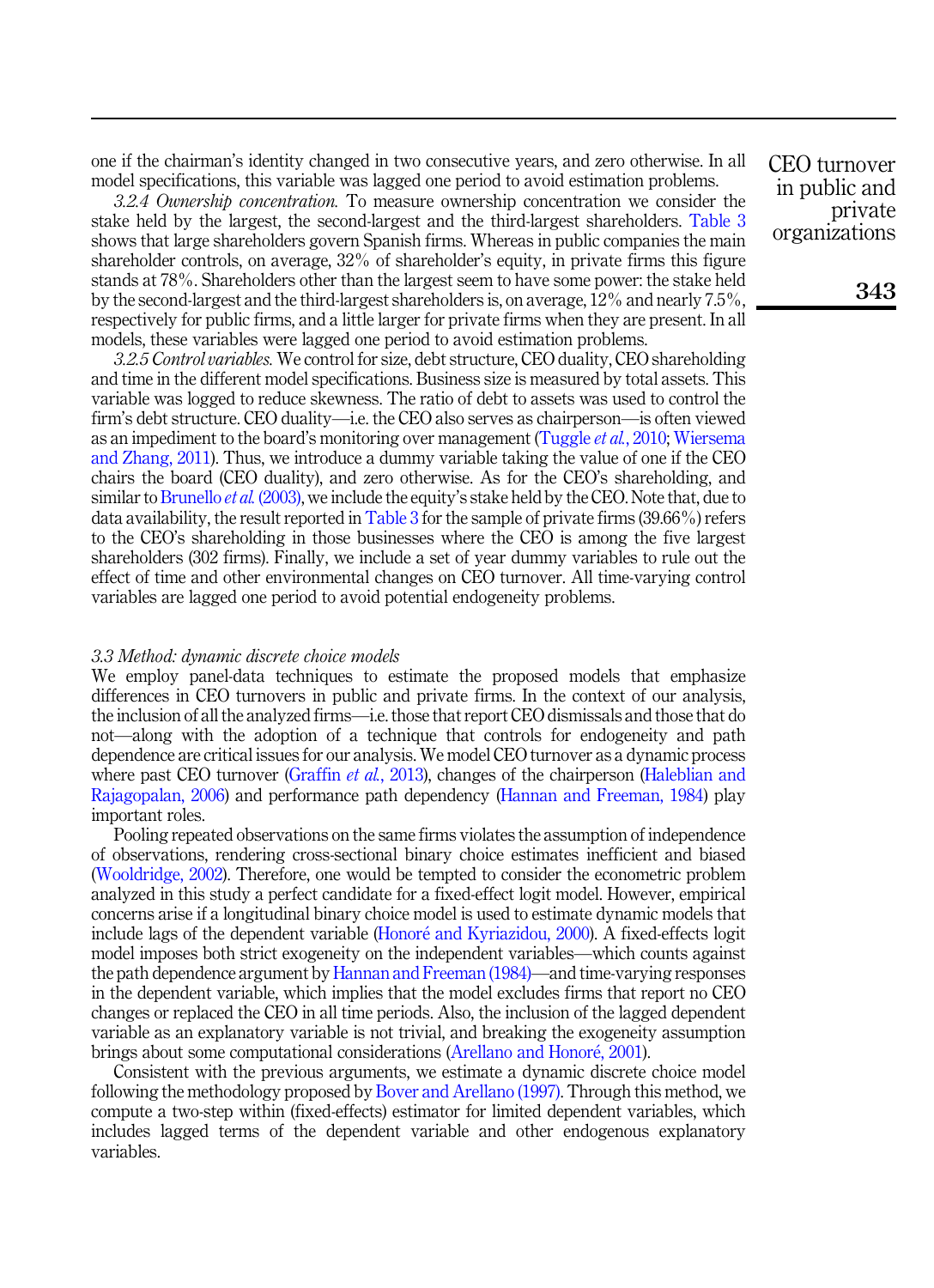**IEFAS** 26,52

344

The first step of the proposed fixed-effects model incorporates a vector of endogenous variables  $(\mathbf{Z} = z^1, ..., z^k)$  in the CEO turnover variable  $(y)$ . Following our arguments in [Section 2,](#page-2-0) we consider three endogenous factors (**Z**) to compute the CEO turnover variable: prior CEO turnovers, past performance changes and a lagged term accounting for changes in the chairperson. Also, interaction terms between past performance changes and chairperson replacements were included in the models. By modeling the firm-specific effect  $(\eta)$  as a function of  $\mathbf{Z}$   $(\eta_i = f(\mathbf{Z}) = \lambda_0 + \lambda_1 z_{i+1}^1 + \ldots + \lambda_T z_{i}^k + \mu_i)$  we generate the function for the decision to replace the CEO. [Bover and Arellano \(1997\)](#page-20-4) show how to derive consistent and asymptotically normal estimations of CEO turnover  $(y^*)$  through conventional period-byperiod probit models that include lags and leads of the endogenous variables  $(Z)$ . Thus,  $y^*$  is the estimated time-varying CEO turnover variable and it represents a good linear approximation of the observed CEO turnover  $(v)$ .

Note that the parameterization of the firm-specific heterogeneity term  $(\eta)$ , conditional on the endogenous variables  $(Z)$ , breaks the strict exogeneity assumption that underlies longitudinal binary choice models [\(Arellano and Honor](#page-20-9)[e, 2001\)](#page-20-9). Additionally, and contrary to fixed-effects logit models, the approach adopted in this study allows the inclusion in the different models of all possible pairs of businesses in the string of the dependent variable, irrespective of whether the business replaced the CEO or not. In a second step we formulate the dynamic (fixed-effects) discrete choice model with the following form:

form:  
\n
$$
y_{it}^{*} = \gamma y_{it-1} + \beta \mathbf{X}_{it-1} + \delta \mathbf{Z}_{it-1} + \eta_i + \varepsilon_{it} \quad (i = 1, ..., N; \ t = 1, ..., T)
$$
\n(1)

<span id="page-11-1"></span>where  $y_{it}^*$  is the linear prediction for CEO turnover  $(\Delta CEO_{it}^*)$  computed in the first step of the proposed method,  $X$  is the vector of exogenous variables,  $Z$  refers to the endogenous variables,  $\eta_i$  is the unobserved firm-specific effect and  $\varepsilon_{it}$  is the normally distributed error term. In the context of this study, the full model explaining CEO turnover in public and

<span id="page-11-0"></span>private firms is computed via a fixed-effects panel data estimator:  
\n
$$
\Delta CEO_{it}^* = \beta_1 \text{Control variables}_{it-1} + \beta_2 \Delta CEO_{it-1} + \beta_3 \text{Public}_{it-1} + \beta_{23} \Delta CEO_{it-1}
$$
\n
$$
\times \text{Public}_{it-1} + \beta_4 \Delta COB_{it-1} + \beta_{34} \text{Public}_{it-1} \times \Delta COB_{it-1}
$$
\n
$$
+ \beta_5 \Delta \text{Performance}_{it-1} + \beta_{35} \text{Public}_{it-1} \times \Delta \text{Performance}_{it-1}
$$
\n
$$
+ \beta_6 \text{Ownership}_{it-1} + \beta_{36} \text{Public}_{it-1} \times \text{Ownership}_{it-1} + \beta_7 \text{Time}_{t} + \eta_{i} + \varepsilon_{it}
$$
\n(2)

In [equation \(2\)](#page-11-0) the dependent variable  $(\Delta \text{CEO}_{it}^*)$  is the linear approximation of CEO turnover. As a result of the use of four performance variables (changes in the market-tobook value, and ROA variations between period  $t-2$  and  $t-1$ , between  $t-3$  and  $t-1$  and between  $t-4$  and  $t-1$ ), we computed four dependent variables, one for each performance measure [\[5\]](#page-20-10). [Equation \(2\)](#page-11-0) is applied to both the full sample and the group of public firms. In the full model, the variable "Public" is a dummy taking the value of one if the firm is public. Finally, note that we use lags of the observed CEO turnover  $(\Delta \text{CEO}_{it-1})$ —instead of lags of the predicted probability of CEO turnover  $(y_{it}^{*})$ —to avoid conditioning CEO turnovers on lagged effects of explanatory variables and past estimation errors [\(Bover and](#page-20-4) [Arellano, 1997\)](#page-20-4).

The estimation strategy adopted in this study combines fixed-effect models with the use of endogenous variables to model CEO turnover. This approach has the advantage of tackling endogeneity problems resulting from both omitted variable problems and reverse causality. In fact, [Wooldridge \(2002](#page-22-16), p. 247) shows how the fixed-effects estimation yields consistent regression coefficients in the presence of omitted variables. Additionally, consistency in the fixed-effect estimation requires the use of instruments for the potential endogenous variables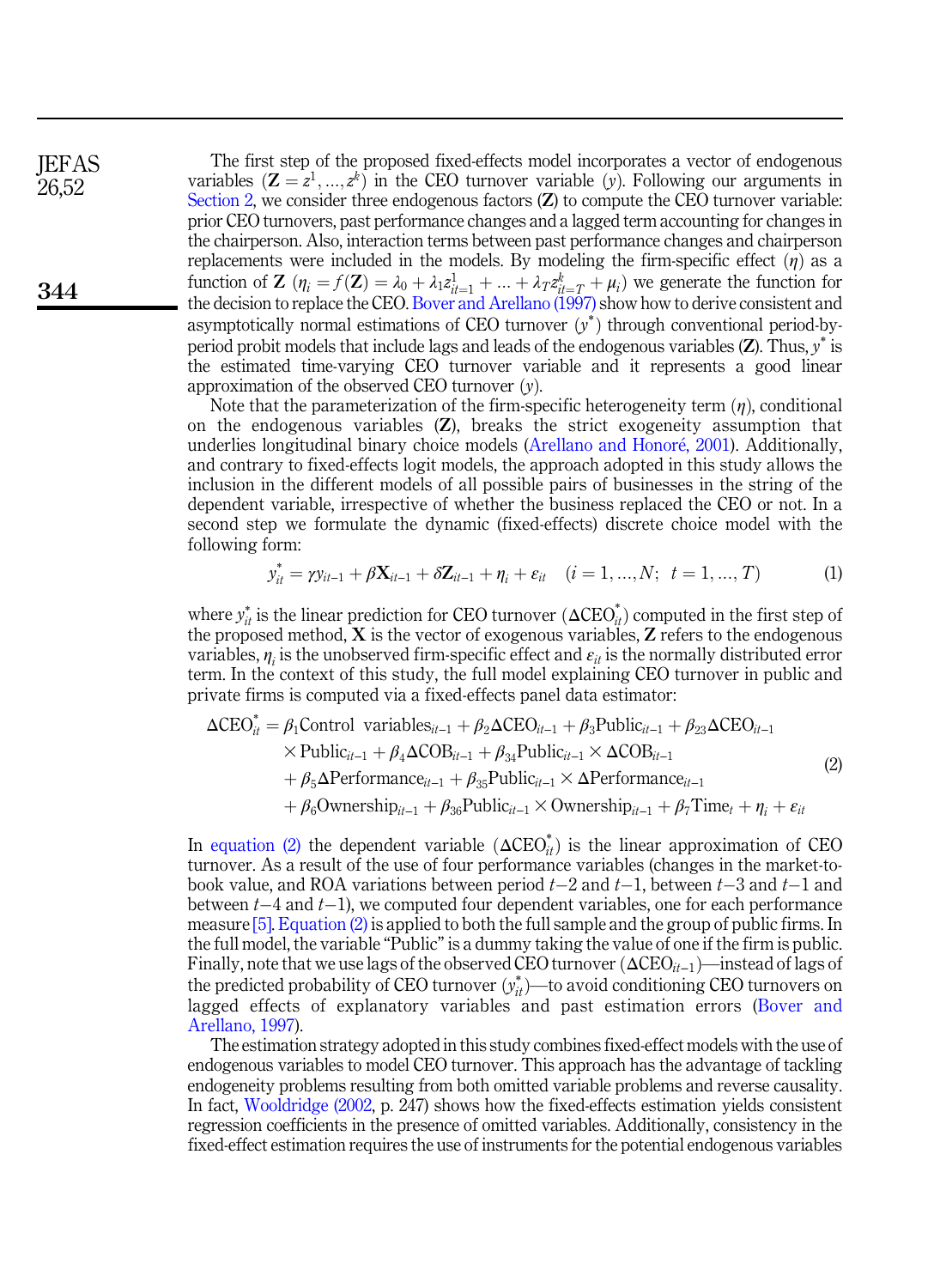to treat reverse causality problems ([Wooldridge, 2002,](#page-22-16) p. 310). We have addressed reverse causality by lagging one period the vector of endogenous variables (Z) used to estimate CEO turnovers. By the same token, all time-varying exogenous variables  $(X)$  used in the different model specifications were lagged one period to avoid simultaneity problems.

CEO turnover in public and private organizations

#### 4. Results

This section presents the fixed-effects estimates for the impact of the analyzed control mechanisms on CEO turnover in public and large private firms. Results in [Tables 3](#page-9-0) and [4](#page-13-0) were obtained using as dependent variable the corresponding linear approximation for CEO turnover. Specification 1 in [Table 3](#page-9-0) is the baseline model which includes the control variables and the key variables linked to previous CEO dismissal, previous changes in the chairperson (COB) and short-term performance changes (ROA change from period  $t-2$  to period  $t-1$ ). Model 2 introduces the interaction terms between these key variables and the "public" dummy variable. In the same table, models 3 to 6 present the results when long-term ROA changes (from period  $t-3$  to period  $t-1$  and from period  $t-4$  to period  $t-1$ ) is the performance variable. [Table 4](#page-13-0) reports the results for the sample of public firms using the market-to-book (M-to-B) value (models 1 and 2) and ROA (models 3 and 4).

Also, [Table A1](#page-23-0) in [Appendix](#page-23-1) shows that correlations among the study variables are generally in the low to moderate range. To address the threat of collinearity, we computed the variance inflation factor (VIF) for all variables, and summary results are presented in [Tables](#page-9-0) [3 and 4.](#page-9-0) In all model specifications, average VIFs do not exceed 10—a generally accepted rule of thumb for assessing collinearity—and range between 1.17 (see [Section 4.1](#page-12-0)) and 2.69 (see [Section 4.2\)](#page-15-0). The result of this diagnostic test does not raise collinearity concerns.

Note that, given the nature of the dependent variable (CEO turnover), coefficients cannot be directly interpreted. To obtain the predicted change in the probability of CEO turnover as a result of a change in any independent variable, we evaluate the standard normal c.d.f. at specific values of the focal independent variable ([Wooldridge, 2002](#page-22-16), p. 469) [\[6\]](#page-20-11).

#### <span id="page-12-0"></span>4.1 Dynamic CEO dismissals in public and private firms

First, we evaluate if CEO turnover is conditioned by past performance changes and previous changes in the CEO and the chairperson positions. Results in [Table 3](#page-9-0) show a negative relationship between past performance changes and CEO turnover. The sign and significance of the ROA coefficient (model 1:  $\beta_5 = -0.0003$ ,  $p = 0.028$ ) are consistent with the bulk of studies examining this effect (e.g. [Dasgupta](#page-21-2) et al., 2018; [Huson](#page-22-15) et al., 2004; [Jenter and Lewellen,](#page-22-2) [2021;](#page-22-2) Kim et al.[, 2020](#page-22-3); [Wiersema and Zhang, 2011](#page-22-7); [Zhang, 2008\)](#page-22-5). The evaluation of the standard normal c.d.f. indicates for private firms that a ten-point fall in ROA increases the probability of CEO turnover by four percentage points, while for public firms this probability rises 14 percentage points as a result of a ten-point fall in ROA (model 2 in [Table 3](#page-9-0)). For comparison purposes, a similar result is reported for public firms when the market-to-book value is the performance variable (models 1 and 2 in [Table 4\)](#page-13-0).

To corroborate that the effect of short-term performance changes on CEO turnover is stronger in public firms, we compared the coefficients of past ROA changes and its interaction with the public dummy (model  $2$  in [Table 3\)](#page-9-0). The two coefficients are significantly different at 1% level (F-test =  $25.22$ ,  $p < 0.001$ ), indicating that the informative power of shortterm performance changes to evaluate the quality of the CEO is stronger among public firms.

This result is in accordance with our hypothesis [H1a](#page-4-0) that states that the negative relationship between short-term performance changes and CEO turnover is stronger among publicly traded firms. Also, note that the results from models 3 and 4 in [Table 3](#page-9-0) indicate that CEO turnover is negatively related to performance changes in longer performance horizons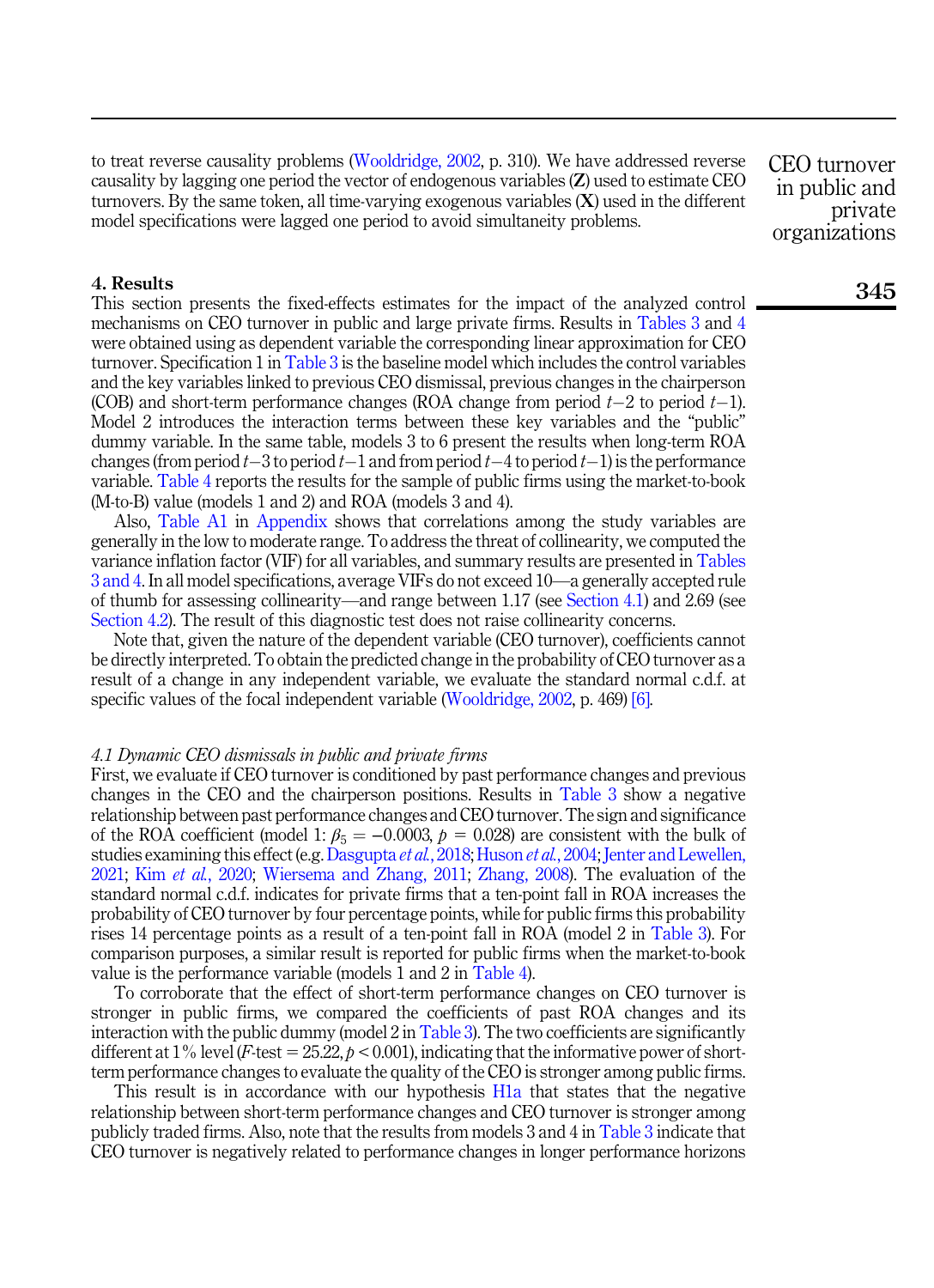<span id="page-13-0"></span>

| JEFAS<br>26,52                              | $\bigoplus$ | $-0.0251(0.1258)$<br>$-0.0329(0.0445)$<br>0.0578(0.0614)<br>0.0002 (0.0040)<br>$-0.0136***$ (0.0045)<br>$-1.5526***$ (0.2332)<br>0.0339 (0.0408)<br>0.0161 (0.0755)<br>$-1.0505(1.7447)$<br>0.0345 (0.0839)<br>$-0.0678(0.1265)$<br>0.0584 (0.1411)<br>$25.42***$<br>0.4747<br>$\ensuremath{\mathsf{Yes}}$<br>564<br>1.98                                                                                                                                                                                                                                                                                                                                                                                                                                                                                                                                                                                                                                                                                                                |
|---------------------------------------------|-------------|------------------------------------------------------------------------------------------------------------------------------------------------------------------------------------------------------------------------------------------------------------------------------------------------------------------------------------------------------------------------------------------------------------------------------------------------------------------------------------------------------------------------------------------------------------------------------------------------------------------------------------------------------------------------------------------------------------------------------------------------------------------------------------------------------------------------------------------------------------------------------------------------------------------------------------------------------------------------------------------------------------------------------------------|
| 346                                         | ම           | 0.0149 (0.0759)<br>0.0369 (0.0543)<br>$-0.0108***0.0018$<br>$-1.6002***$ (0.2343)<br>$-1.6725$ $(1.7569)$<br>$-0.0276$ (0.1263)<br>$-0.0208(0.0383)$<br>0.0397 0.0411<br>0.0850(0.1417)<br>$30.11***$<br>0.4636<br>$\operatorname{Yes}$<br>564<br>1.41                                                                                                                                                                                                                                                                                                                                                                                                                                                                                                                                                                                                                                                                                                                                                                                   |
|                                             | ସ           | $-1.2549***$ (0.3985)<br>$-0.0514(0.1123)$<br>$-0.0816(0.0649)$<br>$-0.1334(0.1314)$<br>$-0.1055**$ (0.0379)<br>(0.0696)<br>$-1.7948(2.5432)$<br>0.0285 (0.1988)<br>$0.1595 + 0.0867$<br>$-0.0369(0.1989)$<br>$0.3659 + (0.2121)$<br>$-0.1549 + (0.0897)$<br>$13.06***$<br>0.3301<br>Yes<br>535<br>$-0.0251$<br>151                                                                                                                                                                                                                                                                                                                                                                                                                                                                                                                                                                                                                                                                                                                      |
|                                             | Э           | 0.1569* (0.0787)<br>$-0.0447(0.1120)$<br>$-2.0444(2.5449)$<br>0.0523 (0.1970)<br>$-0.1271***$ (0.0356)<br>$-1.2780***$ (0.3986)<br>0.3496† (0.2121)<br>$-0.1147(0.0766)$<br>$-0.0210$ $0.0697$<br>$15.76***$<br>0.01, and 0.001 levels, respectively<br>0.3242<br>$\ensuremath{\mathrm{Yes}}$<br>535<br>1.46                                                                                                                                                                                                                                                                                                                                                                                                                                                                                                                                                                                                                                                                                                                             |
| Table 4.<br>CEO turnover in<br>public firms |             | Note(s): The table presents the fixed-effects regression results of CEO turnover as presented in equation (2). Models 1 and 2 use changes in the Market-to-Book value as<br>performance variable, while change in ROA is the performance metric used in models 3 and 4. Robust standard errors are presented in brackets. †, *, **, **** indicate<br>$\text{IBEX} - 35 \times \Delta \text{Market-to-Book}_{t-2,t-1}$<br>$\text{IBEX-35}\times\text{Chairperson turnover}_{t-1}$<br>Source(s): Authors' elaboration<br>significance at the 0.10, 0.05,<br>$\text{IBEX-35} \times \text{CEO turnover}_{t-1}$<br>$\frac{\Delta \text{ROA}_{t-2,t-1}}{\text{IBEX} - 35 \times \Delta \text{ROA}_{t-2,t-1}}$<br>Stake held by the CEO <sub>t-1</sub><br>Chairperson turnover $_{t-1}$<br>$\Delta \text{Market-to-Book}_{t-2,t-1}$<br>R Square (within)<br>$Size_{t-1}$ (In assets)<br>CEO turnover $_{t-1}$<br>Time dummies<br>CEO duality $_{t-1}$<br>Observations<br>Average VIF<br>$L$ everage $_{t-1}$<br>Intercept<br>IBEX-35<br>F-test |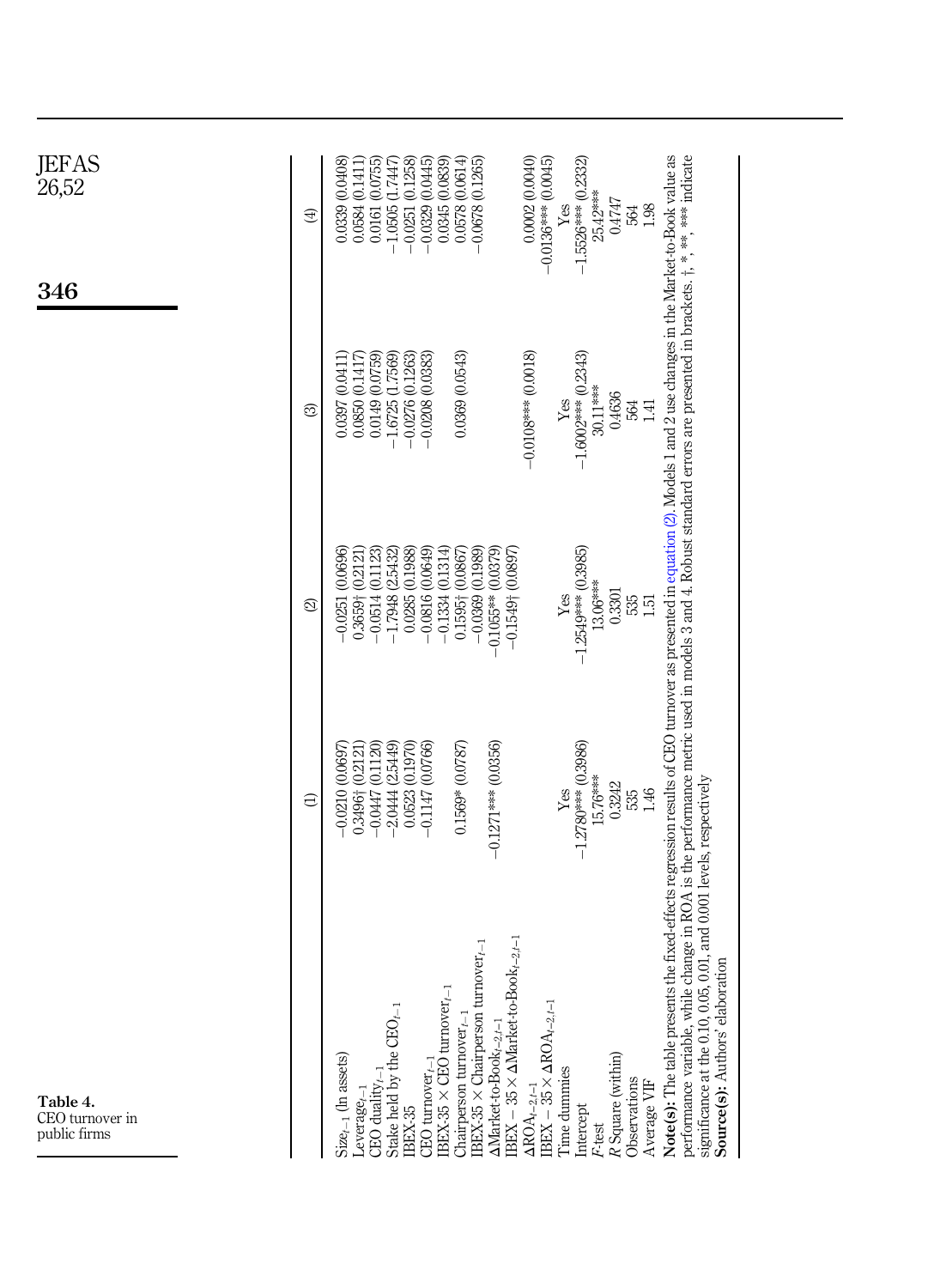(model 3), and that this effect is only statistically significant for the group of private businesses (model 4). The findings for the models including performance changes between  $t-4$  and  $t-1$  are not significant (models 5 and 6). These results partially support our hypotheses [H1b](#page-4-1) stating that in longer time periods (in our case, a three-year performance horizon) the negative relationship between performance changes and CEO turnover is stronger among private firms.

The findings for the full sample indicate that firms that previously dismissed the CEO are less likely to replace the newly appointed CEO (model 1:  $\beta_2 = -0.0246$ ,  $p = 0.033$ ). The evaluation of the standard normal c.d.f. indicates that the probability of CEO turnover falls by 0.38 percentage points for recently appointed CEOs, relative to the probability of CEOs with longer tenures. The interaction term between previous CEO turnover and the public dummy is not significant (model 2 in [Table 3\)](#page-9-0), and the comparison of the coefficients for past CEO turnover and the interaction term between the public dummy and past CEO turnover is statistically significant (*F*-test = 2.70,  $p = 0.082$ ).

In line with our arguments in [Section 2,](#page-2-0) these findings corroborate that discrepancies in the temporal horizon of public and large private firms have a differentiated impact on CEO turnover, that is CEO turnover decisions are path-dependent. Directors of private firms, in their more advisory role, may exercise monitoring "patience" and base their early-stage evaluation of the CEO on information other than short-term performance until reliable performance data become available later in the CEO's tenure ([Finkelstein](#page-21-8) et al., 2009; [Graffin](#page-21-13) et al.[, 2013\)](#page-21-13). On contrary, the lack of significance in both the interaction term between past CEO turnover and the public dummy [\(Table 3\)](#page-9-0) and the past CEO turnover variable in [Table 4](#page-13-0) indicate that CEOs of public firms can be replaced at any time, regardless of their tenure. Public firms are more short-sighted and their monitoring intensity is more conditioned by market pressures and quarterly results ([Shen and Canella, 2002](#page-22-12)), thus making monitoring "patience" incompatible with short-term shareholders' interests ([Zhang, 2008\)](#page-22-5). These results support our [hypothesis 2 \(H2\)](#page-5-0) which states that the probability to replace a recently appointed CEO is higher for public firms.

To further validate the robustness of our results, we tested the CEO turnover– performance relationship among recently hired CEOs. Regression results, not presented here but available under request, confirm the path dependency of CEO turnover decisions. More concretely, we find that the effect of past short-term performance variations on the probability to replace a recently hired CEO is stronger in public firms (model 2:  $\beta_{35} = -0.0077$ ,  $p = 0.073$ ). Once more, this result reinforces our argument that public and private firms have different performance horizons. Public firms prioritize owners' short-term interests and poor performance in the short-term drives CEO turnover decisions, irrespective of the incoming manager's tenure.

[Hypothesis 3](#page-6-0) states that the positive relationship between changes in the chairperson and subsequent CEO turnover is stronger in public firms. This hypothesis [\(H3\)](#page-6-0) is partially supported. Results show that, for the full sample, the change of the chairperson does not significantly impact future CEO turnovers ([Table 3\)](#page-9-0). For public firms, results in [Table 4](#page-13-0) show that past chairperson changes significantly influence future CEO turnovers, but only when M-to-B is the performance measure (model 1:  $\beta_4 = 0.1569$ ,  $p = 0.047$ ). The evaluation of the standard normal c.d.f. indicates that the probability of CEO turnover increases by 3.25 percentage points in public firms that recently replaced the chairperson  $(t-1)$ , relative to the probability of CEO turnover in public firms that did not replace the chairperson in the period  $t-1$ .

The dissimilar findings when comparing market-oriented and accounting-based measures might result from the perceived informative power that each variable has for the board and investors. By construction, accounting measures partially reflect CEO's performance, while M-to-B captures the actual and the expected value created by the CEO (Engel et al.[, 2003\)](#page-21-21).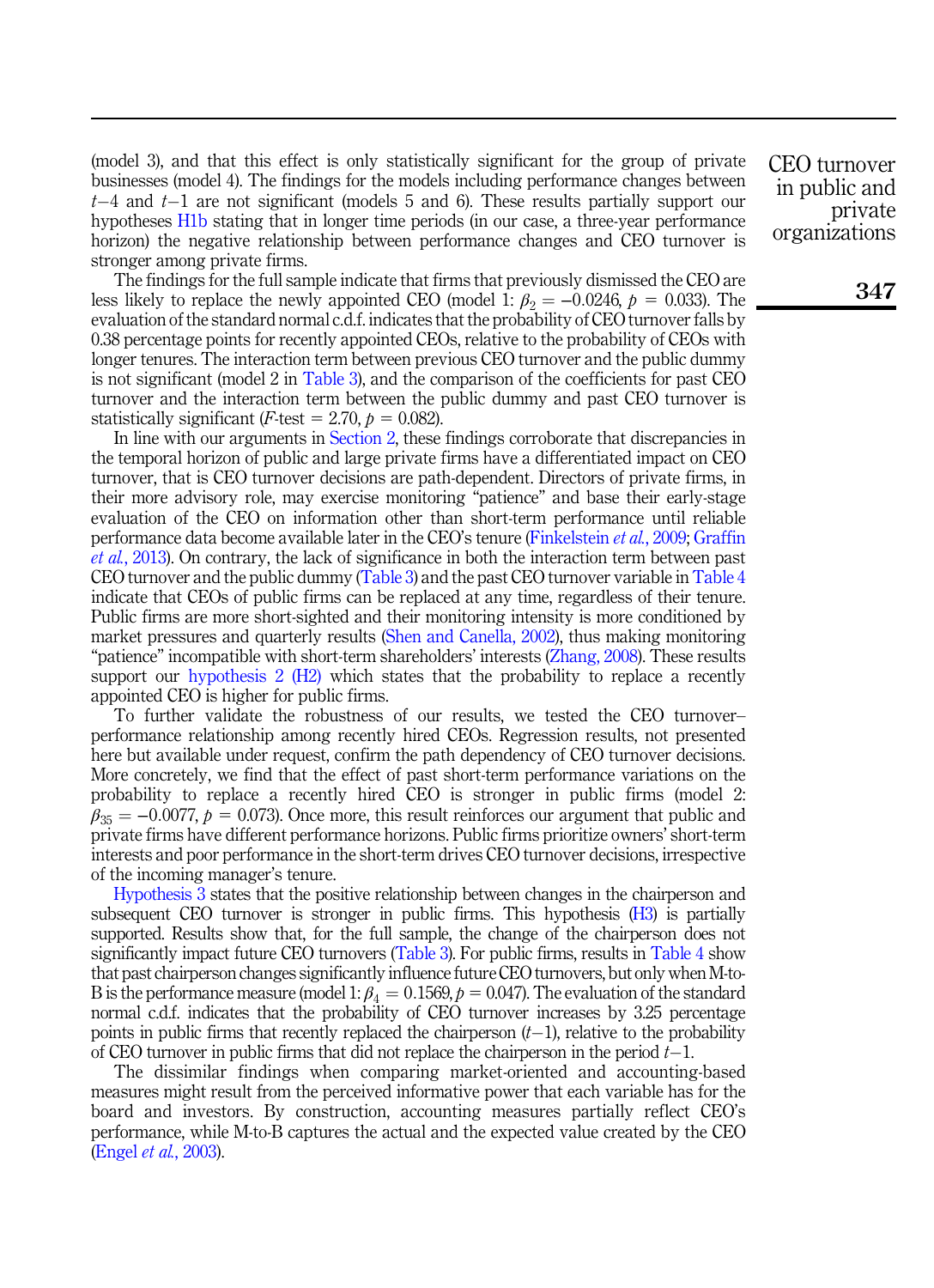<span id="page-15-1"></span>Thus, the apparent inconsistency in the results may signal that, in our sample, investors place a greater weight on market measures because they are more informative about managerial performance. On contrary, accounting ratios are weighted less heavily because boards and investors perceive these variables as less precise and more affected by firm-specific factors unrelated to managerial performance ([Adams](#page-20-1) *et al.*, 2010). Also, we ran a supplementary analysis to verify if the impact of changes in the chairperson on CEO turnover originates from a relationship between chairperson turnover and poor performance. To test this, we computed a dependent variable for chairperson turnover following [equations \(1\) and](#page-11-1) [\(2\)](#page-11-1), where the endogenous variables (Z) are previous chairperson changes and past performance changes (i.e. market-to-book ratio and ROA). Regression results, not reported but available upon request, indicate that the probability to replace the chairperson is not related to past performance variations. **IEFAS** 26,52

# <span id="page-15-0"></span>4.2 Robustness checks

This sub-section presents the results of a number of robustness checks evaluating the role of the businesses' ownership structure on CEO turnover decisions, as well as the consistency of our econometric approach to results obtained from alternative, more canonical, estimation methods.

4.2.1 The role of owners: active or apathetic players.<sup>2</sup> We first examine the effect of ownership structure on CEO turnover. Tables 5 and 6 show the estimates for the effect of ownership concentration on CEO turnover for the full sample and the sample of public firms,

|                                                     | (1)                      | (2)                   | (3)                   |
|-----------------------------------------------------|--------------------------|-----------------------|-----------------------|
| $Size_{t-1}$ (ln assets)                            | 0.0164(0.0134)           | $-0.0401(0.0304)$     | 0.0173(0.0243)        |
| Leverage <sub><math>t-1</math></sub>                | $-0.0134(0.0468)$        | 0.1001(0.0975)        | 0.0434(0.0844)        |
| CEO duality $_{t-1}$                                | 0.0212(0.0199)           | $-0.0364(0.0335)$     | 0.0325(0.0330)        |
| Stake held by the $CEO_{t-1}$                       | $-0.0213(0.0705)$        | $-0.0049(0.0982)$     | $-0.0543(0.1077)$     |
| Public                                              | $-0.0348(0.1297)$        | $-0.0581(0.1671)$     | $-0.0553(0.1263)$     |
| CEO turnover $_{t-1}$                               | $-0.0247*(0.0124)$       | $-0.0186(0.0210)$     | $-0.0285(0.0219)$     |
| Public $\times$ CEO turnover <sub>t-1</sub>         | $-0.0005(0.0449)$        | $-0.0153(0.0517)$     | $-0.0076(0.0375)$     |
| Chairperson turnover $_{t-1}$                       | 0.0115(0.0171)           | $-0.0059(0.0296)$     | $-0.0111(0.0320)$     |
| Public $\times$ Chairperson turnover <sub>t-1</sub> | 0.0170(0.0629)           | 0.0289(0.0712)        | 0.0261(0.0523)        |
| $\Delta \text{ROA}_{t-2,t-1}$                       | $-0.0002\dagger(0.0001)$ | $-0.0003(0.0004)$     | $-0.0030***$ (0.0007) |
| Public $\times$ $\Delta ROA_{t-2,t-1}$              | $-0.0105***(0.0021)$     | $-0.0111***(0.0022)$  | $-0.0105***$ (0.0014) |
| $Cl_{t-1}$                                          | $-0.0052(0.0473)$        |                       |                       |
| Public $\times$ $Cl_{t-1}$                          | 0.1207(0.1613)           |                       |                       |
| $C_{t-1}$                                           |                          | 0.0201(0.0573)        |                       |
| Public $\times C2_{t-1}$                            |                          | 0.0981(0.1775)        |                       |
| $C_{t-1}$                                           |                          |                       | 0.0304(0.0730)        |
| Public $\times C3_{t-1}$                            |                          |                       | 0.0835(0.1212)        |
| Time dummies                                        | Yes                      | Yes                   | Yes                   |
| Intercept                                           | $-1.3760***(0.0740)$     | $-1.1687***$ (0.1538) | $-1.4368***(0.1417)$  |
| <i>F</i> -test                                      | 255.34***                | 67.23***              | 82.52***              |
| R Square (within)                                   | 0.3933                   | 0.3129                | 0.5406                |
| Observations                                        | 8,537                    | 3,467                 | 1,735                 |
| Average VIF                                         | 1.49                     | 1.69                  | 1.86                  |

Table 5.

CEO turnover: the alignment of large shareholders (full sample)

Note(s): The table presents the fixed-effects regression results of CEO turnover as presented in [equation \(2\)](#page-11-0). The variable C1 refers to the stake held by the largest shareholder, while C2 and C3 are the ownership concentration by the two largest and three largest shareholders, respectively. Robust standard errors are presented in brackets.  $\ddot{\text{t}}, *$ , \*\*\* indicate significance at the 0.10, 0.05, 0.01, and 0.001 levels, respectively Source(s): Authors' elaboration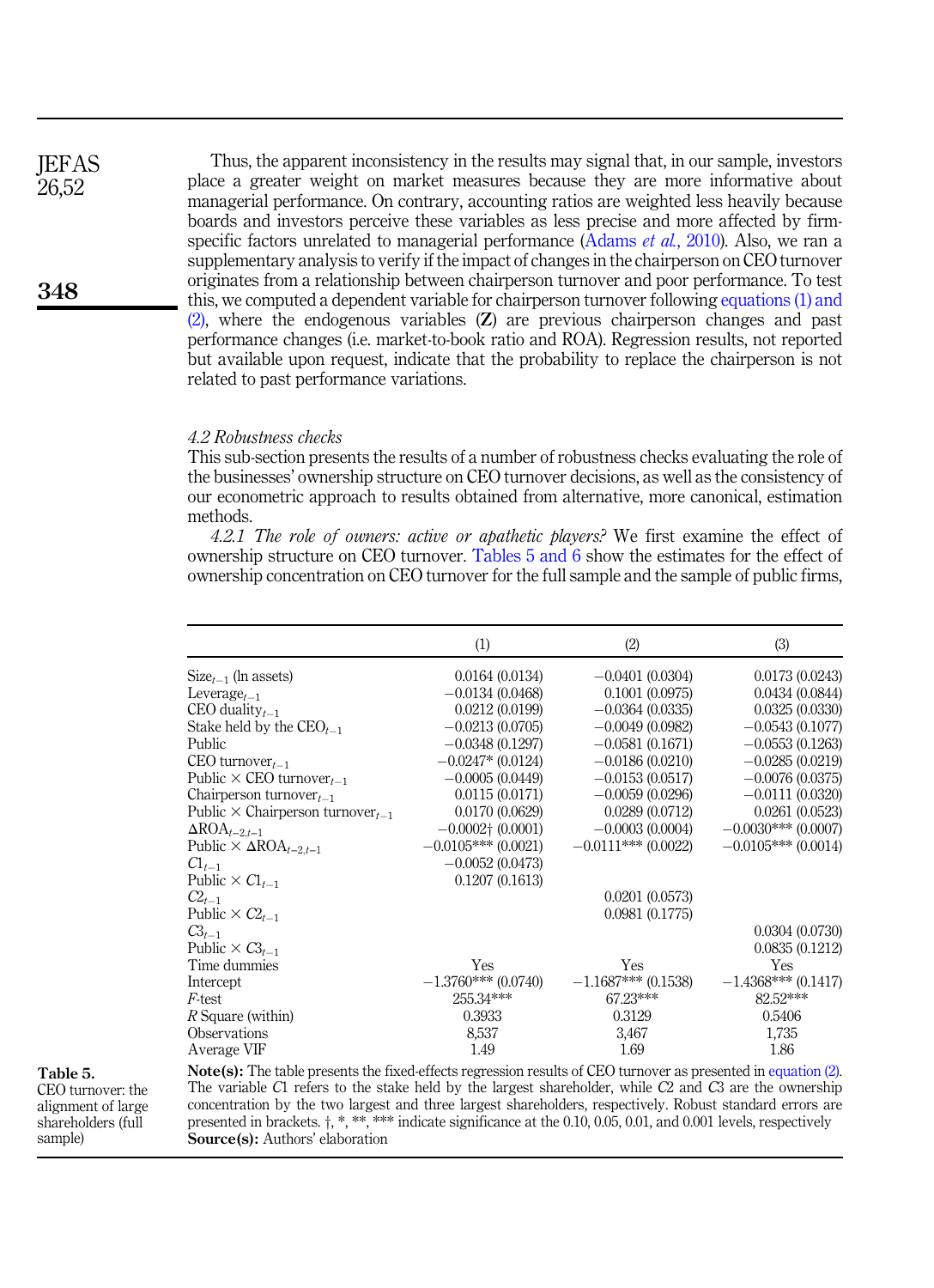<span id="page-16-0"></span>

|                                                                                                                                                                                                                                                                                                                                                                                                                                         | а                                                                                                     | ⊴                                                                                                 | ල                                                                                                    | ⊕                                                                                                         | ල                                                                                                  | ම                                                                                             |
|-----------------------------------------------------------------------------------------------------------------------------------------------------------------------------------------------------------------------------------------------------------------------------------------------------------------------------------------------------------------------------------------------------------------------------------------|-------------------------------------------------------------------------------------------------------|---------------------------------------------------------------------------------------------------|------------------------------------------------------------------------------------------------------|-----------------------------------------------------------------------------------------------------------|----------------------------------------------------------------------------------------------------|-----------------------------------------------------------------------------------------------|
| Stake held by the $CEO_{t-1}$<br>$Size_{t-1}$ (In assets)<br>CEO duality $_{t-1}$<br>$L$ everage $_{t-}$<br>IBEX-35                                                                                                                                                                                                                                                                                                                     | $-0.0713(0.1116)$<br>0.2864 (0.2134)<br>$-1.3285$ $(2.5223)$<br>0.0252 (0.1971)<br>$-0.0248$ (0.0692) | 0.0347 (0.0404)<br>$-0.0249(0.1244)$<br>0.0058 (0.1409)<br>$-0.0035(0.0742)$<br>$-0.7441(1.7222)$ | 0.3479 (0.2349)<br>0.0134 (0.1302)<br>$-0.0161(0.0806)$<br>$-1.9203(2.5802)$<br>$-0.6425 + (0.3662)$ | (1.8319)<br>(0.2076)<br>(0.1634)<br>0.0299 (0.0875)<br>0.0536 (0.0567<br>$-2.4778$<br>0.0027<br>$-0.3027$ | $-0.0201(0.0818)$<br>0.3737 (0.2395)<br>0.0265 (0.1313)<br>$-0.7505*(0.3760)$<br>$-1.0030(2.5823)$ | 0.0277 (0.0918)<br>0.0499 (0.0586)<br>0.0310 (0.1704)<br>2.5584 (1.8663)<br>$-0.2347(0.2226)$ |
| $\text{IBEX-35} \times \text{CEO turnover}_{t-}$<br>Chairperson turnover $_{t-1}$<br>IBEX-35 × Chairperson<br>CEO turnover $_{t-1}$                                                                                                                                                                                                                                                                                                     | (0.1974)<br>$-0.0803(0.0644)$<br>$-0.1364(0.1303)$<br>0.1543+ (0.0861)<br>$-0.0135$                   | $-0.0323(0.0439)$<br>0.0316 (0.0828)<br>0.0536 (0.0603)<br>$-0.0750(0.1253)$                      | $0.1565 + (0.0894)$<br>$-0.0672(0.2026)$<br>$-0.1466(0.1347)$<br>$-0.0958(0.0685)$                   | (0.0485)<br>(0.0902)<br>(0.0648)<br>$-0.0938$ $(0.1343)$<br>0.0492<br>$-0.0441$<br>0.0341                 | $-0.1396(0.1356)$<br>$0.1547\pm(0.0914)$<br>$-0.1047(0.0703)$<br>$-0.0763(0.2035)$                 | $-0.0460(0.0509)$<br>0.0468 (0.0679)<br>0.0398 (0.0942)<br>$-0.0877(0.1371)$                  |
| $35 \times \Delta \text{Market-to-Book}_{t-2,t-1}$<br>$\Delta\text{Market-to-Book}_{t-2,t-1}$<br>turnover $_{t-1}$<br><b>IBEX-</b>                                                                                                                                                                                                                                                                                                      | $-0.1052**$ (0.0376)<br>$-0.1541 + (0.0889)$                                                          |                                                                                                   | $-0.1194**$ (0.0406)<br>$-0.1892*00.0925$                                                            |                                                                                                           | $-0.1216**0.0407$<br>$-0.1993*(0.0925)$                                                            |                                                                                               |
| $\begin{array}{l}\Delta\text{ROA}_{t-2,t-1} \\\text{IBEX-35}\times\Delta\text{ROA}_{t-2,t-1}\end{array}$<br>$\frac{C l_{r-1}}{\rm BEX\text{-}35} \times C l_{r-1}$                                                                                                                                                                                                                                                                      | 2.8446** (0.9868)<br>0.0576 (0.2147)                                                                  | 0.0164 (0.1470)<br>$-0.0150***00.0044$<br>2.1858*** (0.6094)<br>0.0003 (0.0040)                   |                                                                                                      | 0.0001(0.0045)<br>$-0.0140**$ (0.0050)                                                                    |                                                                                                    | $-0.0001(0.0046)$<br>$-0.0136**$ (0.0051)                                                     |
| $\frac{C2_{t-1}}{\text{BEX-35}} \times C2_{t-1}$                                                                                                                                                                                                                                                                                                                                                                                        |                                                                                                       |                                                                                                   | 0.0911 (0.2356)<br>1.4990* (0.7033)                                                                  | 0.0774 (0.1669)<br>0.6790† (0.4004)                                                                       | 0.0684 (0.2236)                                                                                    | 0.0859(0.1609)                                                                                |
| $\mathbb{G}_{t-1}$ $\text{BEX-35} \times \mathbb{G}_{t-1}$<br>Time dummies<br>Intercept<br>F-test                                                                                                                                                                                                                                                                                                                                       | $-1.3882***$ (0.4016)<br>$12.30***$<br>Yes                                                            | $-1.6676***$ (0.2363)<br>23.96***<br>Yes                                                          | $-1.2973**$ $(0.4750)$<br>10.01***<br>Yes                                                            | $-1.6706***$ (0.3390)<br>$18.45***$<br>$Y$ es                                                             | $-1.2899**0.4870$<br>$1.4737*(0.6189)$<br>9.69***<br>Yes                                           | $-1.6758***$ (0.3533)<br>0.4332 (0.3702)<br>17.46***<br>Ýes                                   |
| R Square (within)<br>Observations<br>Average VIF                                                                                                                                                                                                                                                                                                                                                                                        | 0.3442<br>535<br>1.67                                                                                 | 0.4905<br>564<br>2.01                                                                             | 0.3158<br>502<br>2.01                                                                                | 0.4493<br>2.51<br>521                                                                                     | 0.3139<br>216<br>492                                                                               | 0.4437<br>2.69<br>505                                                                         |
| Note(s): The table presents the fixed-effects regression results of CEO turnover as presented in equation (2). Model specifications 1, 3 and 5 use the Market-to-Book as a performance variable,<br>while ROA is the performance metric in models 2,4 and 6. The variable C1 refers to the stake held by the largest shareholder, while C2 and C3 are the ownership concentration by the two largest<br>Source(s): Authors' elaboration |                                                                                                       |                                                                                                   |                                                                                                      |                                                                                                           |                                                                                                    |                                                                                               |
|                                                                                                                                                                                                                                                                                                                                                                                                                                         |                                                                                                       |                                                                                                   |                                                                                                      |                                                                                                           |                                                                                                    |                                                                                               |
| Table 6.<br>CEO turnover: the<br>alignment of<br>shareholders in<br>public firms                                                                                                                                                                                                                                                                                                                                                        |                                                                                                       |                                                                                                   |                                                                                                      |                                                                                                           | 349                                                                                                | CEO turnover<br>in public and<br>private<br>organizations                                     |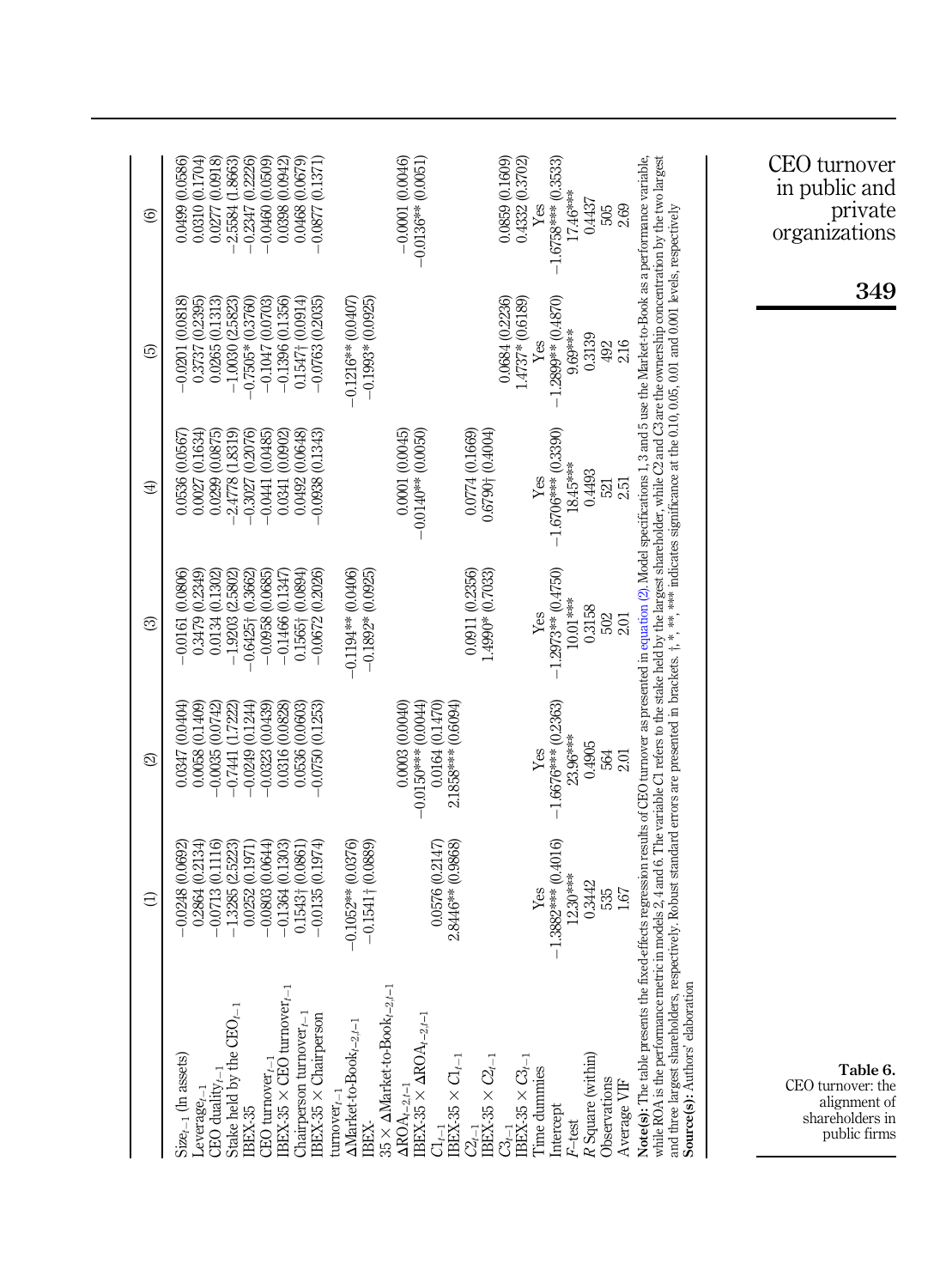respectively. Note that results in [Tables 5 and 6](#page-15-1) were obtained using as dependent variable the corresponding linear approximation for CEO turnover.

From [Table 5](#page-15-1) we observe that coefficients for ownership concentration are not significant for private firms, which suggests that the presence of large shareholders does not increase the monitoring of management. From the descriptive analysis we know that private firms are mainly controlled by a dominant shareholder holding, on average, more than 50%, irrespective of the number of large shareholders ([Table 2](#page-8-0)). Thus, this result suggests that the high concentration level among private firms discourages other investors to exert any monitoring task and that the dominant shareholder—who arguably has access to better information about the organization and is more involved in managerial decision-making processes—will monitor management seeking to secure business operations and long-term performance ([Adams](#page-20-1) et al., 2010; Chen et al.[, 2019](#page-21-0)).

Note that the negative relationship between current and past CEO turnover dilutes as we control for the presence of large shareholders in our regressions ([Table 5](#page-15-1)). We further explored this result by testing for differences in CEO turnover rates in different size groups of private firms, according to the number of shareholders. The CEO turnover rate in firms with only one large shareholder is 14.98% (mean size:  $\epsilon$ 166 million in assets), whereas this rate is 16.74% for firms with two large shareholders (mean size:  $\epsilon$ 176 million in assets). We found no significant difference in the CEO turnover rate between these two groups. For private firms with more than two large shareholders (mean size:  $\epsilon$ 285 million in assets), the mean CEO turnover rate (18.78%) is significantly higher (*t*-test =  $-2.11$  and  $p = 0.035$ ) than the CEO turnover rate of private firms with two large shareholders.

These findings corroborate that shareholders' role is conditioned by their control level. The pressure of shareholders on directors increases with the number of large shareholders. Thus, CEO turnover is not path-dependent in private firms with several controlling shareholders, and their monitoring turns less "patient" and as intense as that reported for public firms.

Next, we evaluate to what extent the largest shareholder in public firms relies on other large shareholders to replace the CEO. Results in [Table 6](#page-16-0) show that the positive effects on CEO turnover of associations between several large shareholders are statistically significant for public firms listed in the main Spanish index (IBEX-35). Compared to the results for the M-to-B value (Models 1, 3, and 5), the interaction terms between the IBEX-35 dummy and ownership are weaker when ROA is the performance variable (Models 2, 4 and 6). These results support the argument that owners base their evaluation of CEOs on market-oriented variables, which might have superior informative power and are closely linked to shareholders' interests (Chen et al.[, 2019;](#page-21-0) [Haleblian and Rajagopalan, 2006\)](#page-21-20).

For illustrative purposes, we interpret the results of model 3 in [Table 6.](#page-16-0) If we compare two identical firms—one listed in the IBEX-35 index and the other listed in another market—with two large shareholders holding average stakes ([Table 3](#page-9-0): 32.10 and 12.05%, respectively), the evaluation of the standard normal c.f.d. indicates that the probability to replace the CEO rises by 1.69 percentage points for the firm listed in the IBEX-35, relative to that for the firm listed in another Spanish index. The relationship between ownership concentration and CEO turnover is stronger in public firms listed in the main stock market (IBEX-35), which typically present a dispersed ownership structure, and is governed by demanding investors who request more detailed information to evaluate managers.

4.2.2 Alternative estimation methods (fixed-effects logit model). Finally, we evaluated if our estimations—computed via a two-step within (fixed-effects) model with endogenous variables ([Bover and Arellano, 1997](#page-20-4))—are consistent with the results obtained from alternative, more canonical, fixed-effects logit models. [Table A2](#page-24-0) [\(Appendix\)](#page-23-1) presents the results of the fixed-effects model for the full sample and for the sub-sample of public firms. These results are partially comparable to those reported in [Tables 3 and 4](#page-9-0). Note that the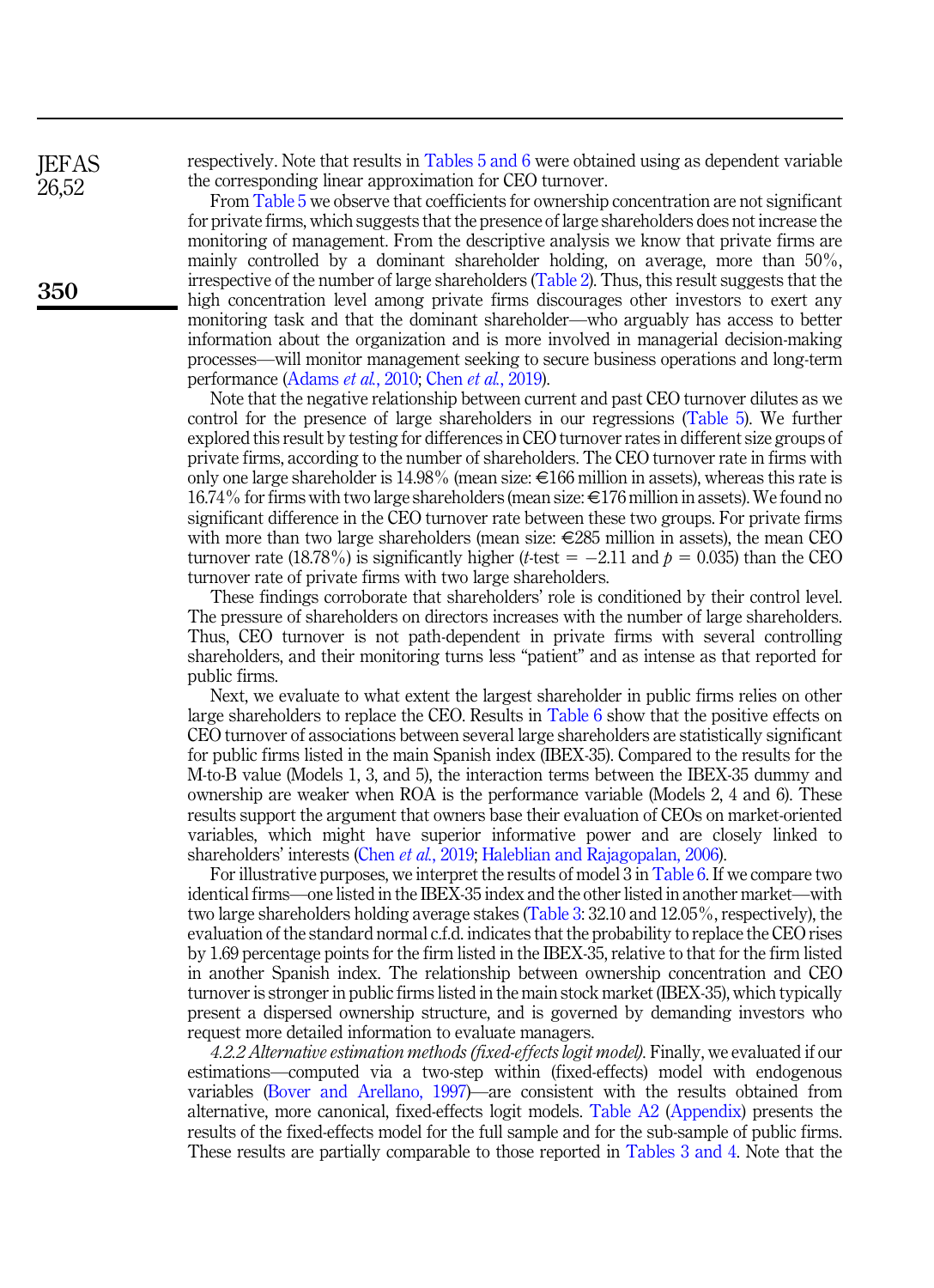results of our two-step within estimator are not directly comparable to those computed via a fixed-effects logit method because the latter imposes strict exogeneity on the independent variables. Also, contrary to the two-step within the model that includes all observations in the analysis, fixed-effects logit models compute parameters only for firms with time-varying responses in the dependent variable, that is, the model excludes firms that report no CEO turnover or replaced the CEO in all time periods ([Honor](#page-22-17)[e and Kyriazidou, 2000\)](#page-22-17).

Overall, the results indicate that our estimation approach offers valid estimations on the role of past performance changes, past CEO turnover and past chairperson changes on CEO turnover.

The main findings of this supplementary analysis indicate that, for the group of businesses that report between one and six CEO turnovers during the analyzed period, the negative effect of short-term performance changes (from period  $t-2$  to  $t-1$ ) is stronger among public firms. Also, results for the full sample (model 2 of [Table A2\)](#page-24-0) show that past CEO turnover is negatively related to CEO turnover in subsequent periods. These results are consistent with the findings reported in [Table 3.](#page-9-0)

But, the findings for the sub-sample of public firms suggest that newly appointed CEOs are less likely to be dismissed. As we indicated above, this result might be biased because fixed-effects logit models impose strict exogeneity on the independent variables. Within the business, CEO turnovers (taking place in previous and subsequent periods) are interconnected events. Following [Arellano and Honor](#page-20-9)e [\(2001\),](#page-20-9) the inclusion of the lagged dependent variable in a regression model is not trivial, and accurate estimations—including those obtained from the two-step within model used in this study—should take into account the computational issues related to the breaking the exogeneity assumption.

## 5. Discussion, implications and concluding remarks

In this study, we proposed that private and public firms have different performance horizons and that boards follow different paths to evaluate top executives. Furthermore, we argued that CEO turnover is a dynamic process where endogenous factors linked to past performance changes, path-dependent CEO turnover and changes in the board play critical roles. More concretely, we hypothesized that businesses can use different mechanisms to monitor the CEO and that enhanced monitoring translates into benefits for the organization. Drawing on corporate governance and management frames, our approach to CEO turnover offers a compelling vision of how public and private firms evaluate managers differently, and how these processes affect CEO turnover decisions. To the best of our knowledge, this is the first study that evaluates differences in CEO turnover between public and private firms, while considering the endogenous nature of executive replacements.

Overall, the findings are consistent with prior studies that emphasize the negative relationship between performance and the probability to replace the CEO (e.g. [Chen](#page-21-0) *et al.*, [2019;](#page-21-0) [Dasgupta](#page-21-2) et al., 2018; [Fisman](#page-21-10) et al., 2014; [Jenter and Kanaan, 2015;](#page-22-1) [Graham](#page-21-6) et al., 2020; [Jenter and Lewellen, 2021;](#page-22-2) [Zhang, 2008](#page-22-5)). Also, our results reveal significant differences in the monitoring behavior of boards in private and public firms.

We argue that discrepancies may arise from differences in the temporal horizon of public and private firms, which affect both the path dependency of CEO turnover records and the level of monitoring "patience" exercised by boards. On the one hand, private firms may behave more "patiently" and allow for an adjustment period, as directors learn how to evaluate the abilities of the incoming CEO and collect reliable data about the new CEO's outcomes. On the other hand, managers of public firms are monitored by both owners—who prioritize short-term economic results—and directors whose monitoring "patience" seems more connected with shareholders' interests and their reputational concerns ([Sliwka, 2007](#page-22-11); [Tuggle](#page-22-6) et al., 2010). We have observed these differences in the performance horizon but the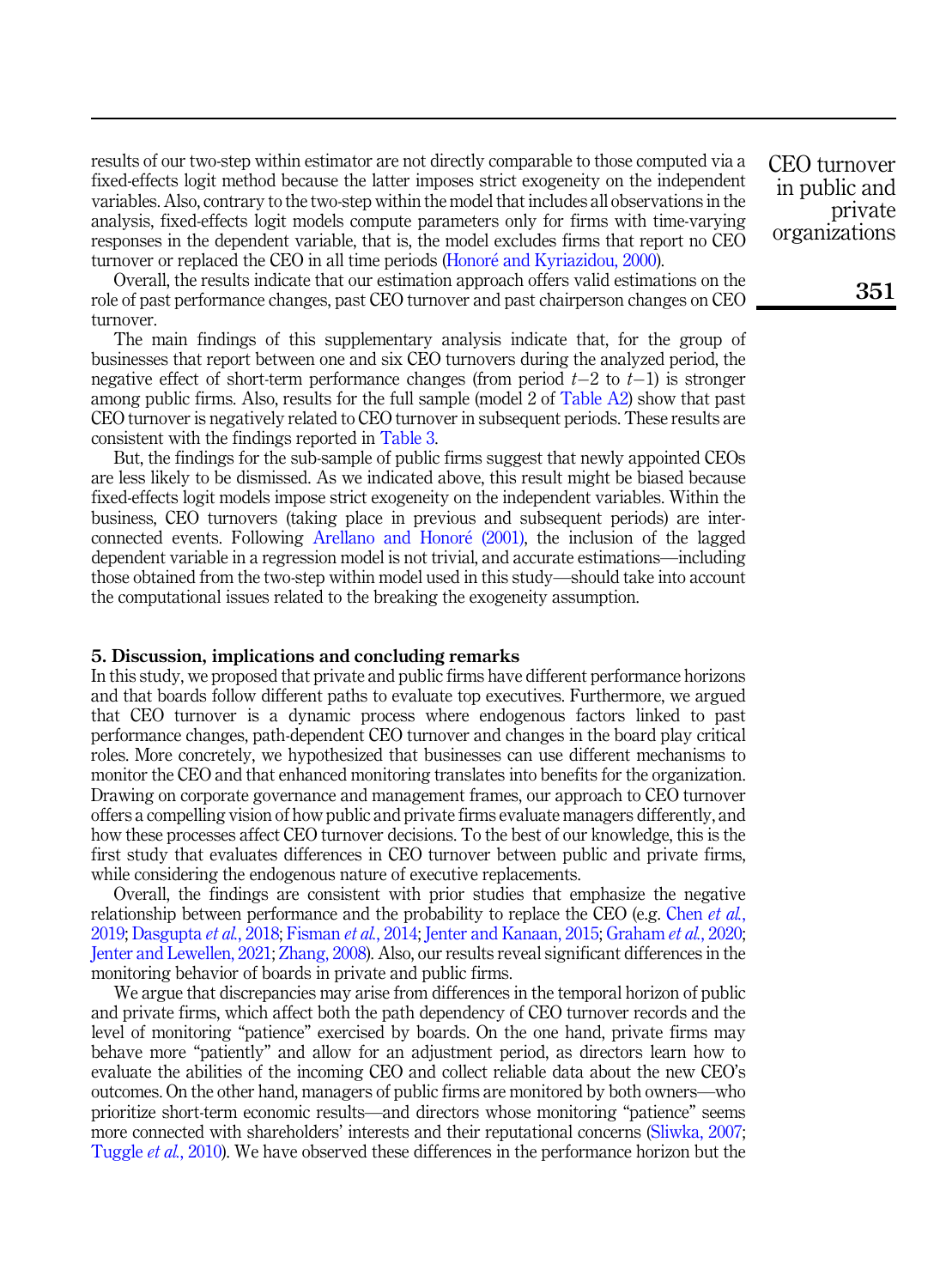deep reason driving the different results remains an unanswered matter: why is it the case that private firms are more reluctant to replace CEOs in the short term?

This paper has implications for how boards can efficiently match the owners' interests and the sustainability of the business with the need to accurately monitor and capitalize on the talent of managers. First, we suggest that directors need to turn their attention to the development of different quantitative—including aspects dealing with operational and financial aspects—and qualitative—including aspects related to strategy, product and innovation—metrics when evaluating the early stage of the CEO's tenure. In public firms, the directors' prioritization of short-term economic results may fulfill investors' desires. But, excessive short-termism might blur the analysis of the quality of management by underrating the CEO's efforts to pursue other, maybe more relevant, long-term strategic goals [\(Fisman](#page-21-10) et al., 2014).

Second, this research offers insights on how to cope with the incompatibilities that may emerge between directors' monitoring, investors' managerial involvement and the contributions of the CEO to business outcomes. Based on the arguments that performance and CEO turnover records are path-dependent and that the board adopts a more advisory role in private firms, the prescription is to balance monitoring tasks with actions that contribute to exploit the abilities of CEOs. The excessive implication of owners of private firms in decisionmaking processes limits managers' capacity to run the business and neutralizes their abilities as they—in this context—will likely invest more time and effort in low value-adding tasks. These practices count against business performance and produce biased assessments about CEOs' outcomes ([Graffin](#page-21-13) et al., 2013). To increase shareholders' value, we propose that directors and owners of private firms should learn how to balance monitoring tasks with strategic decision-making processes, such as the initiation of long-term projects that improve business operations or the formulation of expansion programs that enhance economic performance.

It must, however, be mentioned a series of limitations to the present study that, in turn, represent avenues for future research. First, like other studies, the lack of more detailed information for private firms limited the analysis of the determinants of different types of CEO departure. Further research on this issue would be valuable. For example, future studies should evaluate if the directors' monitoring "patience" varies according to the origin of the newly appointed CEO (insider or outsider). Additionally, future studies on executive turnover in private businesses should include in the analysis a greater number of governance-related variables, such as board size, CEO age, CEO tenure or the influence of controlling groups (e.g. families). Second, and concerning the presence of institutional investors, future research should introduce variables related to investors' identity. [Cuomo](#page-21-12) *et al.* (2013) point that most large businesses in developed economies are governed by few controlling shareholders (including families, governments or a small group of large investors). From a management perspective, specifically designed future research can address this point by evaluating whether different types of institutional investors influence CEO turnover patterns and the boards' monitoring "patience". Third, in the analysis of executive turnovers in private and public firms, local shocks might play a relevant role. In the context of the global Covid pandemic that hit healthcare systems and, ultimately, countries' economic stability, the analysis of how the sensitivity of CEO turnover in the short- and long-term to this type of economic shock (i.e. originated in a health crisis) constitutes a promising topic that should be included in academics' research agenda. Among other things, from the 2008 economic crisis, we learned that businesses weigh different priorities and at different intensities when it comes to making relevant decisions heavily conditioned by the state of the economy (in our case, executive turnover). In this sense, future work should analyze if the factors used to evaluate CEOs' performance not only vary over time but also change in periods of unexpected shocks (e.g. the Covid pandemic) vis-a-vis periods of economic stability. Finally, cultural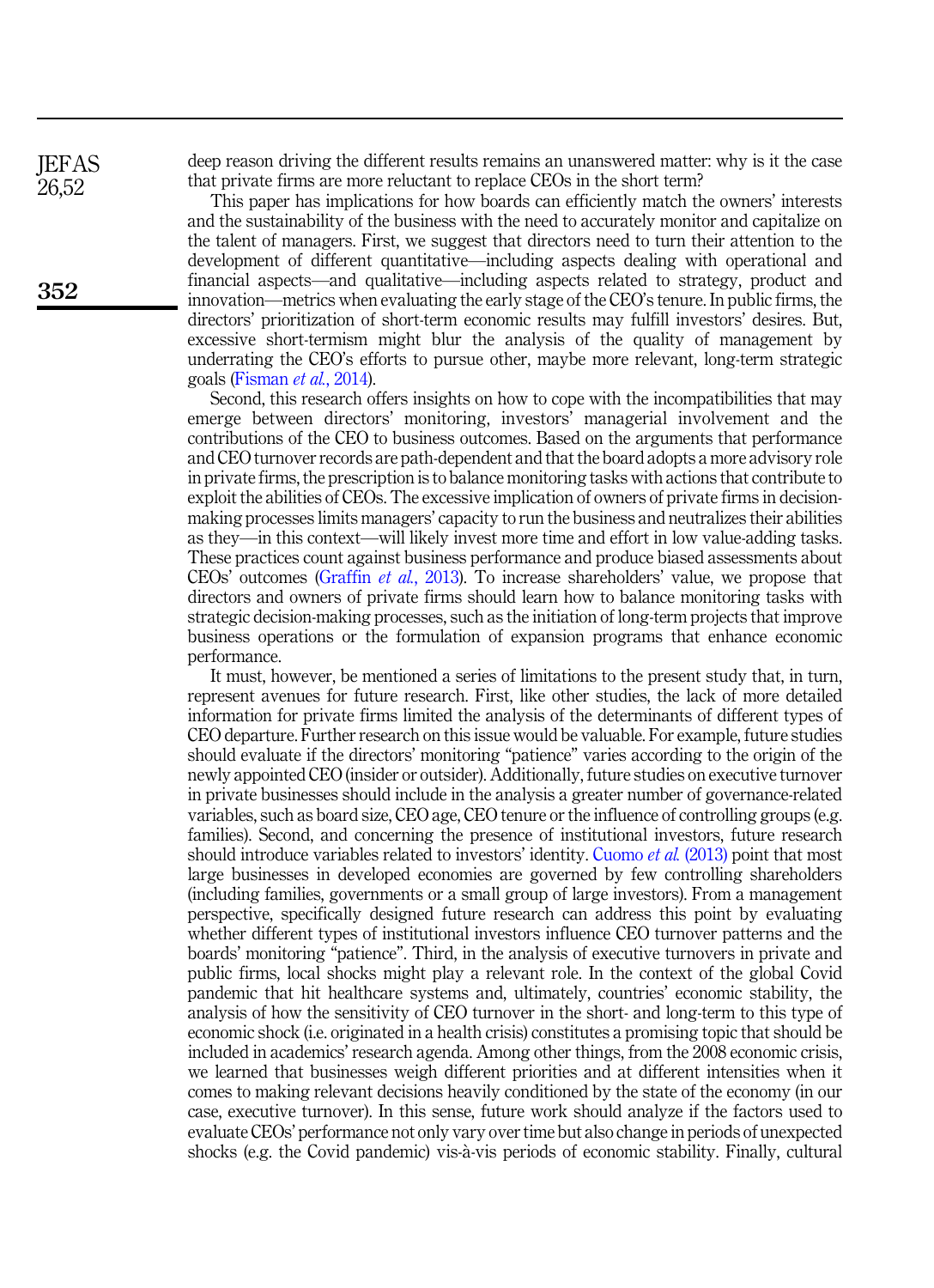contexts and different regulatory frameworks might affect the effectiveness of the monitoring of management. The geographic specificity of the study calls for obvious caution when generalizing its findings and similar studies from other countries and regulatory frameworks would be welcome.

### **Notes**

- <span id="page-20-0"></span>1. Other variables connected to the firm's ownership structure as well as to the identity and typology of owners can be important determinants of CEO turnover; however, due to data availability issues our study focuses on the role of past performance, past changes in the CEO and past changes in the chairperson (see [Section 3](#page-6-1)).
- <span id="page-20-2"></span>2. <http://www.wsj.com/articles/michael-dell-going-private-is-paying-off-for-dell-1416872851>. After five years, Dell Technologies Inc. decided the re-entry to public equity markets [\(https://www.wsj.com/](https://www.wsj.com/articles/dell-returns-to-public-equity-markets-11546011748) [articles/dell-returns-to-public-equity-markets-11546011748](https://www.wsj.com/articles/dell-returns-to-public-equity-markets-11546011748)).
- <span id="page-20-7"></span>3. Note that, as in many European countries, Spanish private firms can operate without a board. Therefore, in this step, we excluded private firms that did not report the name of the CEO or the chairperson in all the analyzed periods because either data were missing or the business was run by a sole administrator.
- <span id="page-20-8"></span>4. We have estimated alternative model specifications considering other performance metrics: return on equity (ROE), industry-adjusted ROA and industry-adjusted ROE. Results, available on request, indicate that the effect of these performance variables on the probability to dismiss the CEO is not significantly different compared to the estimated effect of ROA and the market-to-book value.
- <span id="page-20-10"></span>5. For illustrative purposes we present the main descriptive statistics of the four dependent variables:  $\triangle$ CEO (ROA changes from  $t-2$  to  $t-1$ ): Mean = -1.7461, Std. dev. = 0.4793, Min. = -4.3085, Max. = 1.4341;  $\triangle$ CEO (ROA changes from t-3 to t-1): Mean = -1.5885, Std. dev. = 0.3760, Min.  $= -3.7994$ , Max.  $= 0.4109$ ;  $\Delta$ CEO (ROA changes from  $t-4$  to  $t-1$ ); Mean  $= -0.9448$ , Std. dev. = 0.1983, Min =  $-2.4152$ , Max. = 0.3965; and  $\Delta$ CEO (M-to-B changes from t-2 to t-1): Mean =  $-0.0150$ , Std. dev. = 0.2233, Min. =  $-1.8605$ , Max. = 1.9712.
- <span id="page-20-11"></span>6. The dependent variable (CEO turnover) is the linear prediction obtained from the year-to-year probit models. Thus, the magnitude of the effect of an independent variable  $(x)$  on the probability of CEO turnover can be approximated by evaluating the standard normal cumulative density function (c.d.f.),  $\Phi(\beta_0 + \beta_i x_i)$ , where the constant term is the unconditional probability of CEO turnover and other variables are set at their mean values.

# References

- <span id="page-20-1"></span>Adams, R., Hermalin, B.E. and Weisbach, M.S. (2010), "The role of boards of directors in corporate governance: a conceptual framework and survey", Journal of Economic Literature, Vol. 48 No. 1, pp. 58-107.
- <span id="page-20-3"></span>Aguilera, R. (2005), "Corporate governance and director accountability: an institutional comparative perspective", British Journal of Management, Vol. 16, pp. 39-53.
- <span id="page-20-9"></span>Arellano, M. and Honore, B. (2001), "Panel data models: some recent developments", in Heckman, J.J. and Leamer, E. (Eds), Handbook of Econometrics, North-Holland, Amsterdam, Vol. 5, pp. 3229-3296.
- <span id="page-20-5"></span>Bennedsen, M. and Wolfenzon, D. (2000), "The balance of power in closely held corporations", *Journal* of Financial Economics, Vol. 58 No. 1, pp. 113-139.
- <span id="page-20-4"></span>Bover, O. and Arellano, M. (1997), "Estimating dynamic limited dependent variable models from panel data", Investigaciones Económicas, Vol. 21, pp. 141-165.
- <span id="page-20-6"></span>Brickley, J.A. and Van Horn, R.L. (2002), "Managerial incentives in nonprofit organizations: evidence from hospitals", Journal of Law and Economics, Vol. 45, pp. 227-249.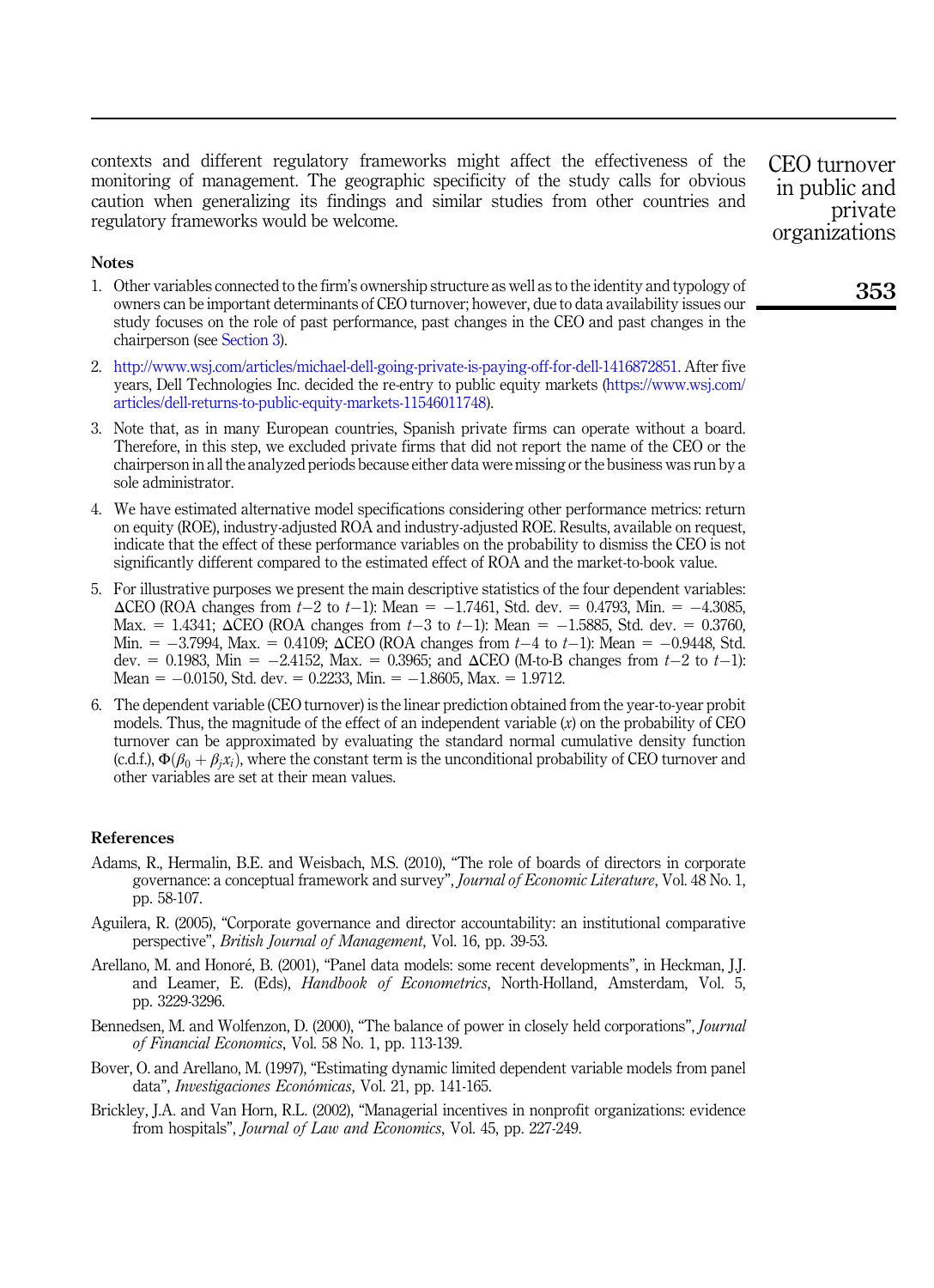<span id="page-21-17"></span>

|                                                                        | Brunello, G., Graziano, C. and Parigi, B. (2003), "CEO turnover in insider-dominated boards: the Italian |
|------------------------------------------------------------------------|----------------------------------------------------------------------------------------------------------|
| case", <i>Journal of Banking and Finance</i> , Vol. 27, pp. 1027-1051. |                                                                                                          |

- <span id="page-21-0"></span>Chen, J., Goergen, M., Leung, W.S. and Song, W. (2019), "CEO and director compensation, CEO turnover and institutional investors: is there cronyism in the UK?", Journal of Banking and Finance, Vol. 103, pp. 18-35.
- <span id="page-21-3"></span>Coles, J., Lemmon, M. and Naveen, L. (2003), "A comparison of profitability and CEO turnover sensitivity in large private and public firms", SSRN WP series, available at: [www.ssrn.com](http://www.ssrn.com).
- <span id="page-21-14"></span>Conyon, M. and Florou, A. (2002), "Top executive dismissal, ownership and corporate performance", Accounting Business Research, Vol. 32 No. 4, pp. 209-226.
- <span id="page-21-18"></span>Crespı, R., Garcıa-Cestona, M.A. and Salas, V. (2004), "Governance mechanisms in Spanish banks: does ownership matter?", Journal of Banking and Finance, Vol. 28, pp. 2311-2330.
- <span id="page-21-12"></span>Cuomo, F., Zattoni, A. and Valentini, G. (2013), "The effects of legal reforms on the ownership structure of listed companies", *Industrial and Corporate Change*, Vol. 22 No. 2, pp. 427-458.
- <span id="page-21-15"></span>Dahya, J., McConnell, J.J. and Travlos, G.N. (2002), "The Cadbury Committee, corporate performance and top management turnover", Journal of Finance, Vol. 57, pp. 461-483.
- <span id="page-21-1"></span>Dalton, D.R., Hitt, M.A., Certo, S.T. and Dalton, C.M. (2007), "The fundamental agency problem and its mitigation: independence, equity, and the market for corporate control", in Brief, A. and Walsh, J. (Eds), Academy of Management Annals, Routledge, London, pp. 1-64.
- <span id="page-21-2"></span>Dasgupta, S., Li, X. and Wang, A.Y. (2018), "Product market competition shocks, firm performance, and forced CEO turnover", The Review of Financial Studies, Vol. 31 No. 11, pp. 4187-4231.
- <span id="page-21-7"></span>Denis, D.J., Denis, D.K. and Sarin, A. (1997), "Ownership structure and top executive turnover", *Journal* of Financial Economics, Vol. 45, pp. 193-221.
- <span id="page-21-21"></span>Engel, E., Hayes, R. and Wang, X. (2003), "CEO turnover and properties of accounting information", Journal of Accounting Economics, Vol. 36, pp. 197-226.
- <span id="page-21-11"></span>Fama, E. and Jensen, M. (1983), "Separation of ownership and control", Journal of Law and Economics, Vol. 26, pp. 375-393.
- <span id="page-21-8"></span>Finkelstein, S., Hambrick, D.C. and Cannella, A.A. Jr (2009), Strategic Leadership: Theory and Research on Executives, Top Management Teams, and Boards, Oxford, New York.
- <span id="page-21-10"></span>Fisman, R.J., Khurana, R., Rhodes-Kropf, M. and Yim, S. (2014), "Governance and CEO turnover: do something or do the right thing?", *Management Science*, Vol. 60 No. 2, pp. 319-337.
- <span id="page-21-16"></span>Florou, A. (2005), "Top director shake-up: the link between chairman and CEO dismissal in the UK", Journal of Business Finance and Accounting, Vol. 32, pp. 97-128.
- <span id="page-21-4"></span>Gao, H., Harford, J. and Li, K. (2017), "CEO turnover-performance sensitivity in private firms", Journal of Financial and Quantitative Analysis, Vol. 52 No. 2, pp. 583-611.
- <span id="page-21-9"></span>Gómez-Mejía, L.R., Cruz, C., Berrone, P. and De Castro, J. (2011), "The bind that ties: socioemotional wealth preservation in family firms", Academy of Management Annals, Vol. 5, pp. 653-707.
- <span id="page-21-13"></span>Graffin, S.D., Boivie, S. and Carpenter, M.A. (2013), "Examining CEO succession and the role of heuristics in early-stage CEO evaluation", Strategic Management Journal, Vol. 34 No. 4, pp. 383-403.
- <span id="page-21-6"></span>Graham, J.R., Kim, H. and Leary, M. (2020), "CEO-board dynamics", Journal of Financial Economics, Vol. 137 No. 3, pp. 612-636.
- <span id="page-21-20"></span>Haleblian, J. and Rajagopalan, N. (2006), "A cognitive model of CEO dismissal: understanding the influence of board perceptions, attributions and efficacy beliefs", Journal of Management Studies, Vol. 43 No. 5, pp. 1009-1026.
- <span id="page-21-19"></span>Hannan, M. and Freeman, J. (1984), "Structural inertia and organizational change", American Sociological Review, Vol. 49, pp. 149-160.
- <span id="page-21-5"></span>He, E. and Sommer, D. (2011), "CEO turnover and ownership structure: evidence from the US property–liability insurance industry", Journal of Risk and Insurance, Vol. 78 No. 3, pp. 673-701.

**JEFAS** 26,52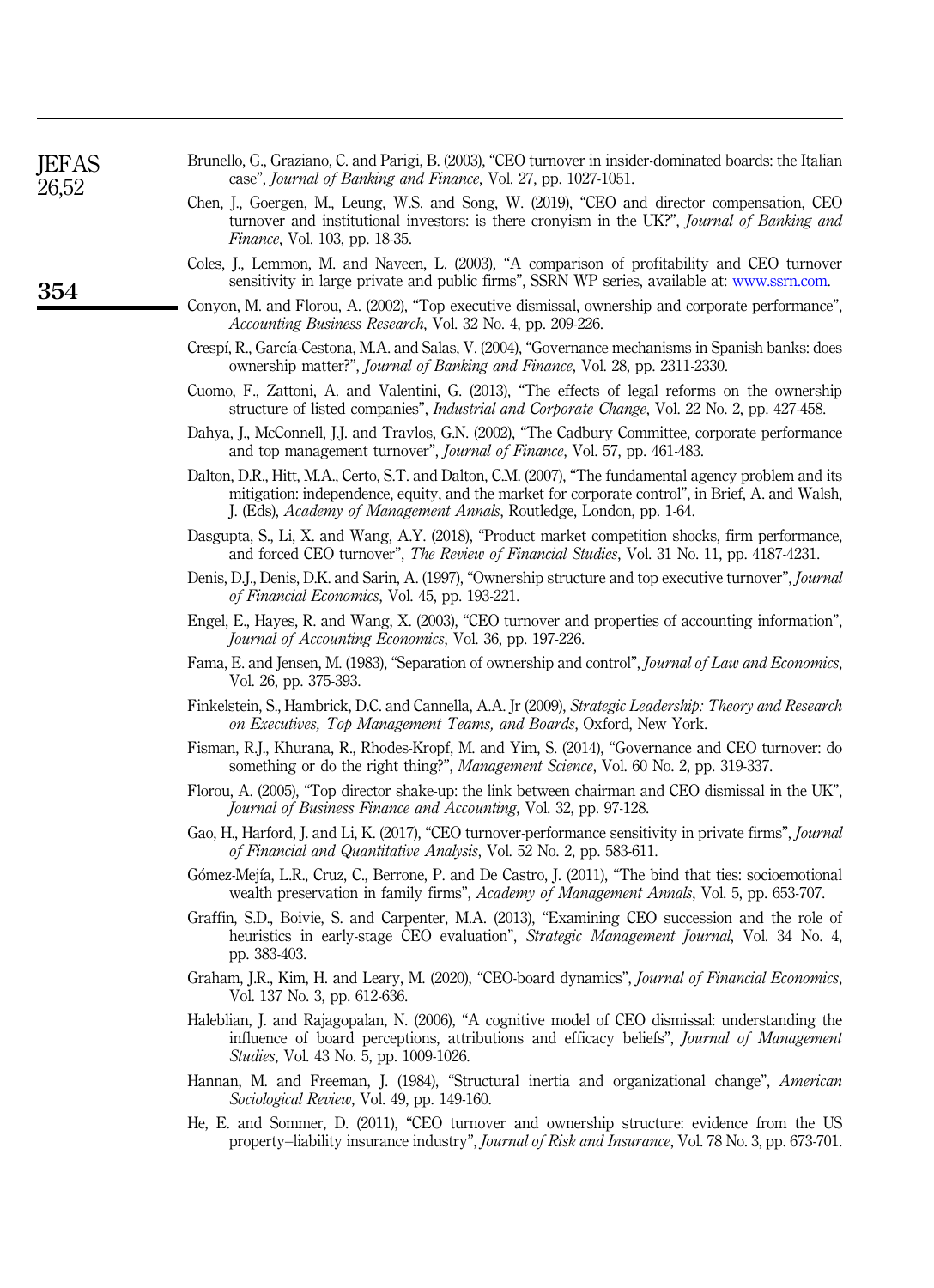<span id="page-22-0"></span>Hermalin, B. and Weisbach, M. (2003), "Board of directors as an endogenously determined institution: a survey of the economic literature", Federal Reserve Bank of NY Economic Policy Review, Vol. 9, pp. 7-26.

- <span id="page-22-13"></span>Hillman, A.J., Nicholson, G. and Shropshire, C. (2008), "Directors' multiple identities, identification, and board monitoring and resource provision", Organization Science, Vol. 19 No. 3, pp. 441-456.
- <span id="page-22-17"></span>Honoré, B. and Kyriazidou, E. (2000), "Panel data discrete models with lagged dependent variables", Econometrica, Vol. 68 No. 4, pp. 839-874.
- <span id="page-22-4"></span>Huson, M., Parrino, R. and Starks, L. (2001), "Internal monitoring mechanisms and CEO turnover: a longterm perspective", Journal of Finance, Vol. 56, pp. 2265-2297.
- <span id="page-22-15"></span>Huson, M., Malatesta, P. and Parrino, R. (2004), "Managerial succession and firm performance", Journal of Financial Economics, Vol. 74, pp. 237-275.
- <span id="page-22-1"></span>Jenter, D. and Kanaan, F. (2015), "CEO turnover and relative performance evaluation", Journal of Finance, Vol. 70 No. 5, pp. 2155-2184.
- <span id="page-22-2"></span>Jenter, D. and Lewellen, K. (2021), "Performance-induced CEO turnover", The Review of Financial Studies, Vol. 34 No. 2, pp. 569-617.
- <span id="page-22-8"></span>Kaplan, S. (1995), "Corporate governance and incentives in German companies: evidence from top executive turnover and firm performance", *European Financial Management*, Vol. 1, pp. 23-36.
- <span id="page-22-3"></span>Kim, Y., Jeong, S.S., Yiu, D.W. and Moon, J. (2020), "Frequent CEO turnover and firm performance: the resilience effect of workforce diversity", Journal of Business Ethics, in press, doi: [10.1007/s10551-](https://doi.org/10.1007/s10551-020-04534-0) [020-04534-0](https://doi.org/10.1007/s10551-020-04534-0).
- <span id="page-22-9"></span>Lafuente, E. and García-Cestona, M.A. (2019), "Managerial turnover and performance in outside boards: ownership makes the difference", TEC Empresarial, Vol. 13 No. 3, pp. 2-27.
- <span id="page-22-14"></span>Mellahi, K. (2005), "The dynamics of boards of directors in failing organizations", Long Range Planning, Vol. 38 No. 3, pp. 261-279.
- <span id="page-22-12"></span>Shen, W. and Cannella, A.A. (2002), "Power dynamics within top management and their impacts on CEO dismissal followed by inside succession", Academy of Management Journal, Vol. 45, pp. 1195-1206.
- <span id="page-22-11"></span>Sliwka, D. (2007), "Managerial turnover and strategic change", Management Science, Vol. 53 No. 11, pp. 1675-1687.
- <span id="page-22-6"></span>Tuggle, C.S., Sirmon, D.G., Reutzel, C.R. and Bierman, L. (2010), "Commanding board of director attention: investigating how organizational performance and CEO duality affect board members' attention to monitoring", *Strategic Management Journal*, Vol. 31 No. 9, pp. 946-968.
- <span id="page-22-10"></span>Walsh, J.P. and Seward, J.K. (1990), "On the efficiency of internal and external corporate control mechanisms", Academy of Management Review, Vol. 15, pp. 421-458.
- <span id="page-22-7"></span>Wiersema, M. and Zhang, Y. (2011), "CEO dismissal: the role of investment analysts", Strategic Management Journal, Vol. 32, pp. 1161-1182.
- <span id="page-22-16"></span>Wooldridge, J. (2002), Econometric Analysis of Cross Section and Panel Data, The MIT Press, Cambridge, MA.
- <span id="page-22-5"></span>Zhang, Y. (2008), "Information asymmetry and the dismissal of newly appointed CEOs: an empirical investigation", Strategic Management Journal, Vol. 29, pp. 859-872.

#### Corresponding author

Esteban Lafuente can be contacted at: [esteban.lafuente@upc.edu](mailto:esteban.lafuente@upc.edu)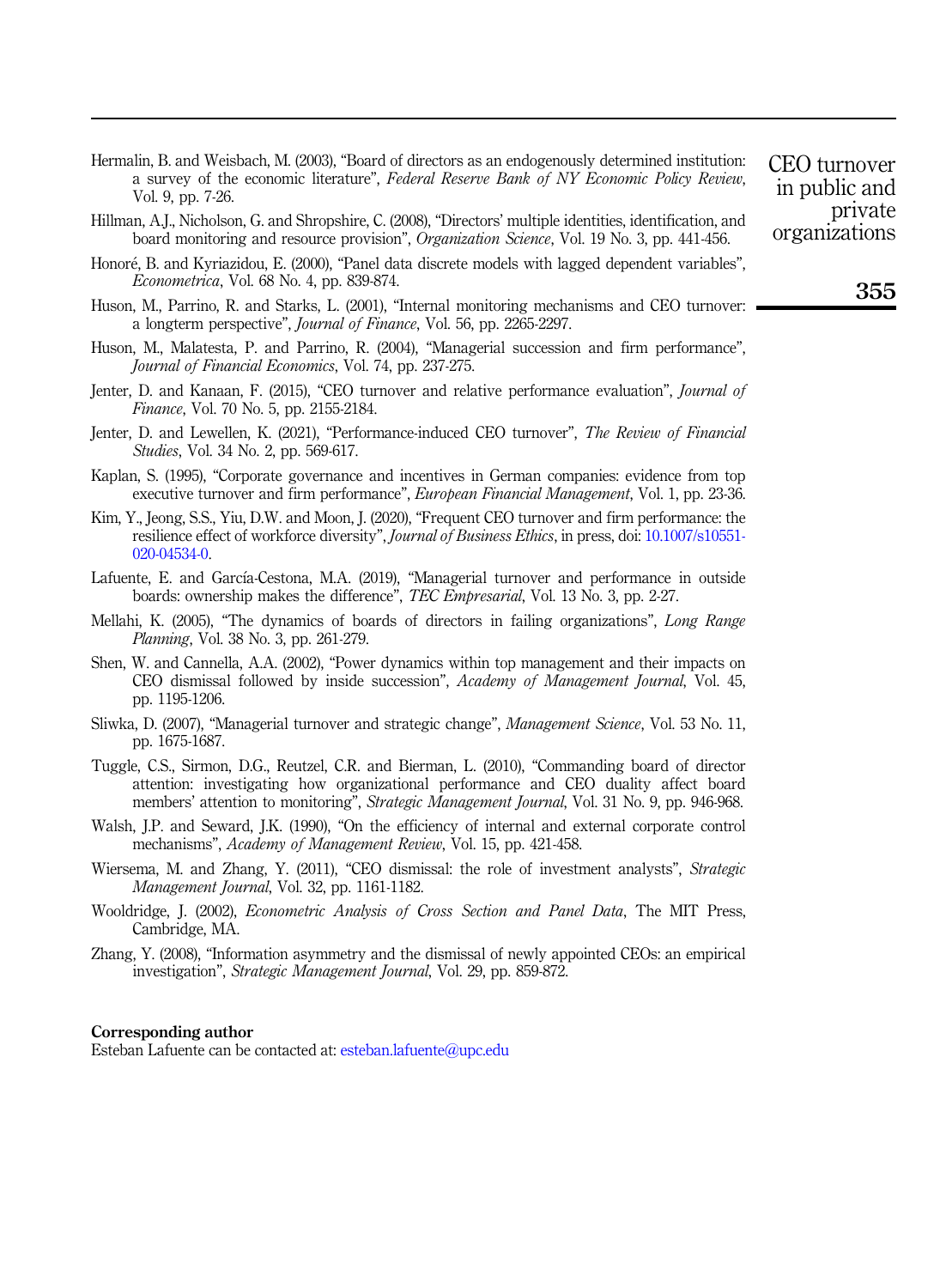|                |                    |                                                                                                                                                                                                                                                                                                                          |  |  |                                                                                                                   |  |                           | $-0.026***$                                                                                                                  | $-0.072***$                                                                                                                                                                                                                                                                                                                                                                                                                                                                     | $-0.236***$                  |                                                                                                           |                                 |
|----------------|--------------------|--------------------------------------------------------------------------------------------------------------------------------------------------------------------------------------------------------------------------------------------------------------------------------------------------------------------------|--|--|-------------------------------------------------------------------------------------------------------------------|--|---------------------------|------------------------------------------------------------------------------------------------------------------------------|---------------------------------------------------------------------------------------------------------------------------------------------------------------------------------------------------------------------------------------------------------------------------------------------------------------------------------------------------------------------------------------------------------------------------------------------------------------------------------|------------------------------|-----------------------------------------------------------------------------------------------------------|---------------------------------|
| $\approx$<br>c |                    |                                                                                                                                                                                                                                                                                                                          |  |  |                                                                                                                   |  | $^{-0.005}_{\qquad0.107}$ |                                                                                                                              | 0.017<br>$-0.038$                                                                                                                                                                                                                                                                                                                                                                                                                                                               | $0.050*$<br>$-0.058$         |                                                                                                           |                                 |
| $\infty$       |                    |                                                                                                                                                                                                                                                                                                                          |  |  |                                                                                                                   |  | $-0.030$<br>$-0.002$      |                                                                                                                              | 0.012                                                                                                                                                                                                                                                                                                                                                                                                                                                                           | 0.006                        |                                                                                                           |                                 |
| $\overline{a}$ |                    |                                                                                                                                                                                                                                                                                                                          |  |  |                                                                                                                   |  |                           | $\begin{array}{c} 1 \\ -0.004 \\ 0.007 \\ -0.043 \\ \end{array}$                                                             | $-0.004$                                                                                                                                                                                                                                                                                                                                                                                                                                                                        | $-0.002$                     |                                                                                                           |                                 |
| G              |                    |                                                                                                                                                                                                                                                                                                                          |  |  |                                                                                                                   |  |                           | $\begin{array}{c} 0.007 \\ -0.001 \\ -0.036 \\ -0.023 \\ -0.146 \\ \end{array}$                                              | $-0.087^{\ast\ast\ast}$                                                                                                                                                                                                                                                                                                                                                                                                                                                         | $-0.097***$                  |                                                                                                           |                                 |
| LC.            |                    |                                                                                                                                                                                                                                                                                                                          |  |  |                                                                                                                   |  |                           | $\begin{array}{c} 1\\ 0.532^{***}\\ 0.025^{***}\\ 0.002^{***}\\ -0.046^{***}\\ -0.044^{***}\\ -0.276^{***}\\ \end{array}$    | $-0.157^{***}$                                                                                                                                                                                                                                                                                                                                                                                                                                                                  | $-0.191$ $\rule{0pt}{1.1ex}$ |                                                                                                           |                                 |
|                |                    |                                                                                                                                                                                                                                                                                                                          |  |  | $\begin{array}{c} 1\\ -0.039^{***}\\ -0.010\\ -0.117^{***}\\ -0.016\\ 0.005\\ 0.003\\ 0.0042^{***}\\ \end{array}$ |  |                           |                                                                                                                              | 0.015                                                                                                                                                                                                                                                                                                                                                                                                                                                                           | 0.024                        |                                                                                                           |                                 |
| 3              |                    |                                                                                                                                                                                                                                                                                                                          |  |  |                                                                                                                   |  |                           | $\begin{array}{c} 1 \\ 0.004 \\ -0.129 \\ -0.001 \\ -0.001 \\ -0.002 \\ -0.002 \\ -0.003 \\ -0.004 \\ 0.0142 \\ \end{array}$ | $0.035^{***}$                                                                                                                                                                                                                                                                                                                                                                                                                                                                   | $0.100^{***}\,$              |                                                                                                           |                                 |
| 2              |                    | $\begin{array}{c} 1 \\ -0.054 \\ -0.040 \\ -0.0100 \\ -0.0101 \\ -0.0000 \\ -0.0010 \\ -0.0000 \\ -0.0000 \\ -0.0000 \\ -0.0000 \\ -0.0000 \\ -0.0000 \\ -0.0000 \\ -0.0000 \\ -0.0000 \\ -0.0000 \\ -0.0000 \\ -0.0000 \\ -0.0000 \\ -0.0000 \\ -0.0000 \\ -0.0000 \\ -0.0000 \\ -0.0000 \\ -0.0000 \\ -0.0000 \\ -0.0$ |  |  |                                                                                                                   |  |                           |                                                                                                                              | $-0.081***$                                                                                                                                                                                                                                                                                                                                                                                                                                                                     | $-0.133***$                  |                                                                                                           |                                 |
|                |                    |                                                                                                                                                                                                                                                                                                                          |  |  |                                                                                                                   |  |                           |                                                                                                                              | $0.022\dagger$                                                                                                                                                                                                                                                                                                                                                                                                                                                                  | $-0.007$                     |                                                                                                           |                                 |
|                | <b>EO</b> turnover | $\begin{tabular}{l} \hline \textbf{Sive (in assets)}\\ \textbf{Leverage} \\ \textbf{CIO duality} \\ \textbf{Public} \\ \textbf{Pubic} \\ \textbf{Ciarpeson} \\ \textbf{Ciarpeson} \\ \textbf{MPOA} \\ \hline \end{tabular}$                                                                                              |  |  |                                                                                                                   |  |                           |                                                                                                                              | $\begin{tabular}{l} \bf AMzite-tobok \\ \bf State held by the CEO \\ \bf Ourership (largest \\ \bf shareholder) \\ \bf large stable \\ \bf large stable \\ \bf large stable \\ \bf fluxes the model \\ \bf 0. \\ \bf 0. \\ \bf 0. \\ \bf 0. \\ \bf 0. \\ \bf 0. \\ \bf 0. \\ \bf 0. \\ \bf 0. \\ \bf 0. \\ \bf 0. \\ \bf 0. \\ \bf 0. \\ \bf 0. \\ \bf 0. \\ \bf 0. \\ \bf 0. \\ \bf 0. \\ \bf 0. \\ \bf 0. \\ \bf 0. \\ \bf 0. \\ \bf 0. \\ \bf 0. \\ \bf 0. \\ \bf 0. \\ \bf$ | est                          | Note(s): $\dagger$ , *, *** indicate significance at the 0.10, 0.05, 0.01, and 0.001 levels, respectively | Source(s): Authors' elaboration |

Table A1. Correlation matrix

<span id="page-23-1"></span>Appendix

<span id="page-23-0"></span>JEFAS 26,52